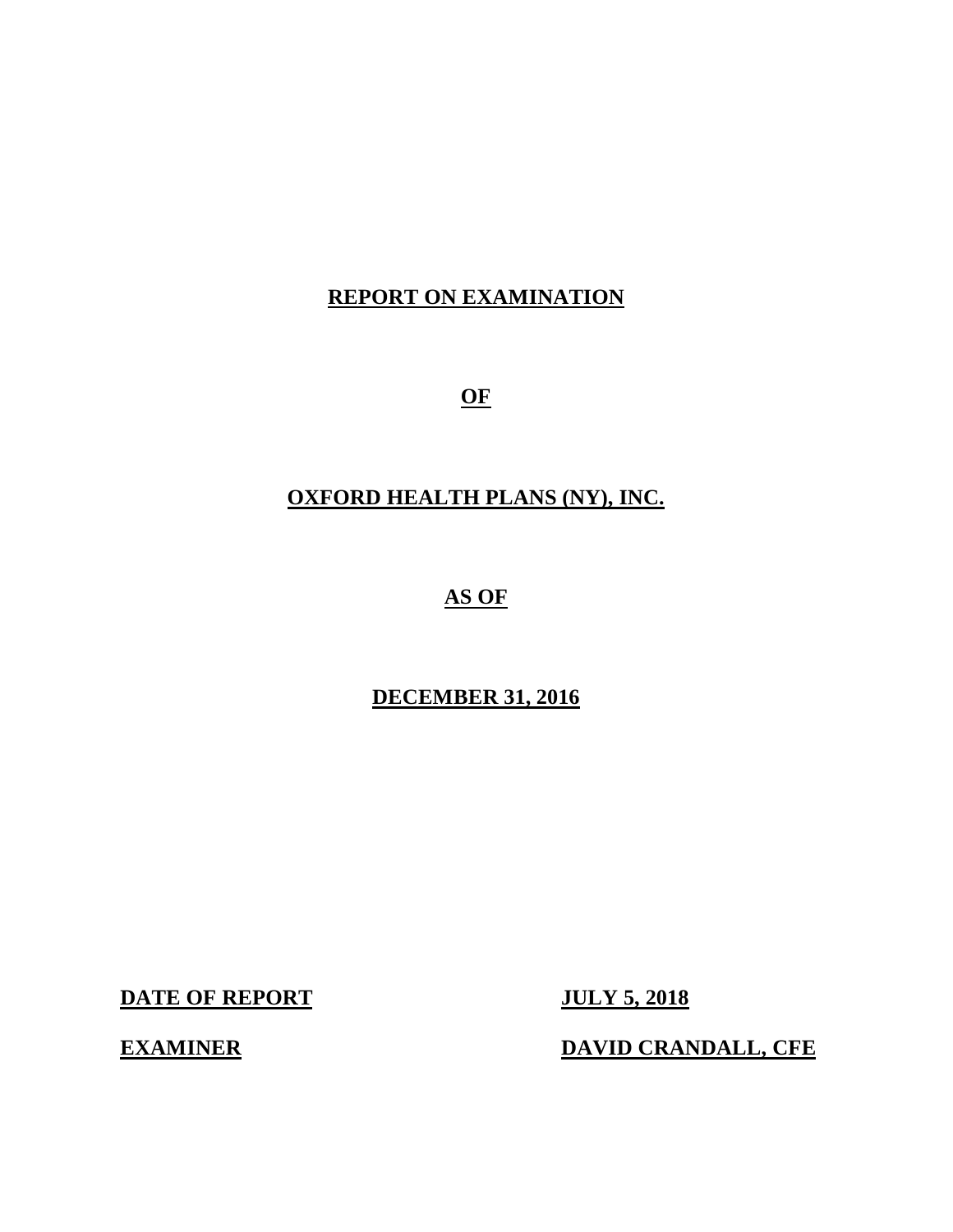## **TABLE OF CONTENTS**

| <u>ITEM NO.</u> |                                                                         | PAGE NO.       |
|-----------------|-------------------------------------------------------------------------|----------------|
| 1.              | Scope of the examination                                                | 3              |
| 2.              | Description of the Plan                                                 | 6              |
|                 | Corporate governance<br>A.                                              | $\overline{7}$ |
|                 | <b>B.</b> Enterprise Risk Management                                    | 9              |
|                 | C. Internal audit department                                            | 10             |
|                 | D. Territory and plan of operation                                      | 11             |
|                 | E. Reinsurance                                                          | 13             |
|                 | $F_{\cdot}$<br>Holding company system                                   | 14             |
|                 | G.<br>Significant operating ratios                                      | 17             |
| 3.              | Medical loss ratio ("MLR") reporting                                    | 18             |
|                 | <b>MLR</b> numerator<br>A.                                              | 20             |
|                 | B <sub>1</sub><br><b>MLR</b> denominator                                | 26             |
|                 | C. Credibility adjustment                                               | 27             |
|                 | D. Credibility-adjusted MLR                                             | 27             |
|                 | Rebate disbursement and notice<br>E.                                    | 28             |
|                 | F.<br>Impact on risk-based capital                                      | 28             |
| 4.              | <b>Financial statements</b>                                             | 29             |
|                 | <b>Balance</b> sheet<br>A.                                              | 30             |
|                 | Statement of revenue, expenses, and capital and<br><b>B.</b><br>surplus | 32             |
| 5.              | Aggregate reserves and claims unpaid                                    | 34             |
| 6.              | Compliance with prior report on examination                             | 35             |
| 7.              | Summary of comments and recommendations                                 | 36             |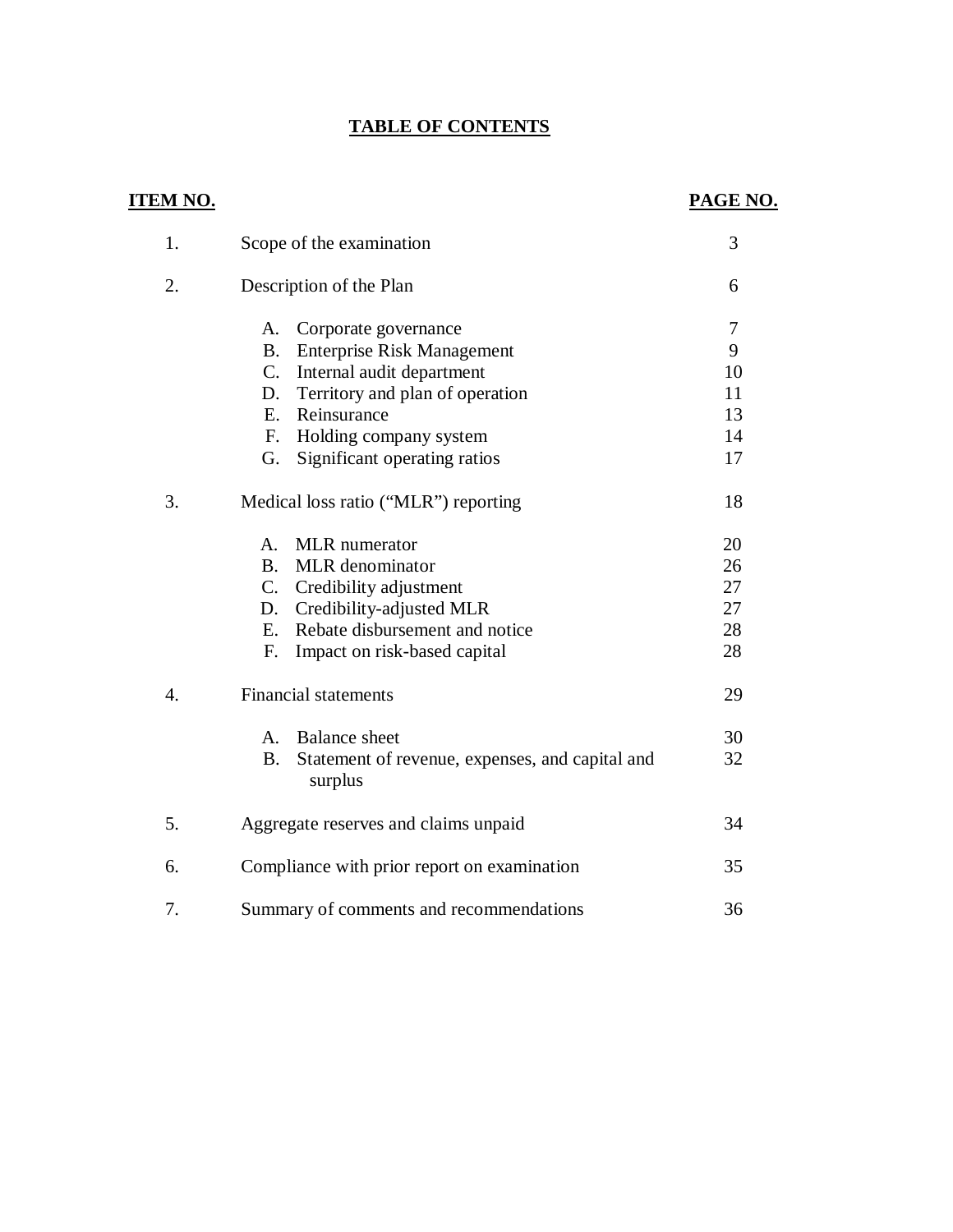

## NEW YORK STATE  $$ FINANCIAL SERVICES

 Andrew M. Cuomo Maria T. Vullo Governor

Superintendent

July 5, 2018

 Honorable Maria T. Vullo Superintendent of Financial Services Albany, New York 12257

## Madam:

 Pursuant to the requirements of the New York Insurance Law, and the New York State Public Health Law, acting in accordance with the instructions contained in Appointment Number 31568, dated February 1, 2017, attached hereto, I have made an examination into the condition and affairs of Oxford Health Plans (NY), Inc., a for-profit health maintenance organization ("HMO") issued a certificate of authority under the provisions of Article 44 of the New York Public Health Law, as of December 31, 2016. The following report is respectfully submitted thereon.

 thereon. The examination was conducted at the administrative office of UnitedHealth Group Incorporated, the ultimate parent of Oxford Health Plans (NY), Inc., located at 185 Asylum Street, Hartford, CT.

 Wherever the designations "OHP-NY" or the "Plan" appear herein, without qualification, they should be understood to indicate Oxford Health Plans (NY), Inc.

 Wherever the designation "OHI" appears herein, without qualification, it should be understood to indicate Oxford Health Insurance, Inc., a for-profit stock company licensed pursuant to Article 42 of the New York Insurance Law. A concurrent examination was made of OHI and a separate report thereon has been submitted. OHI is an affiliate of OHP-NY.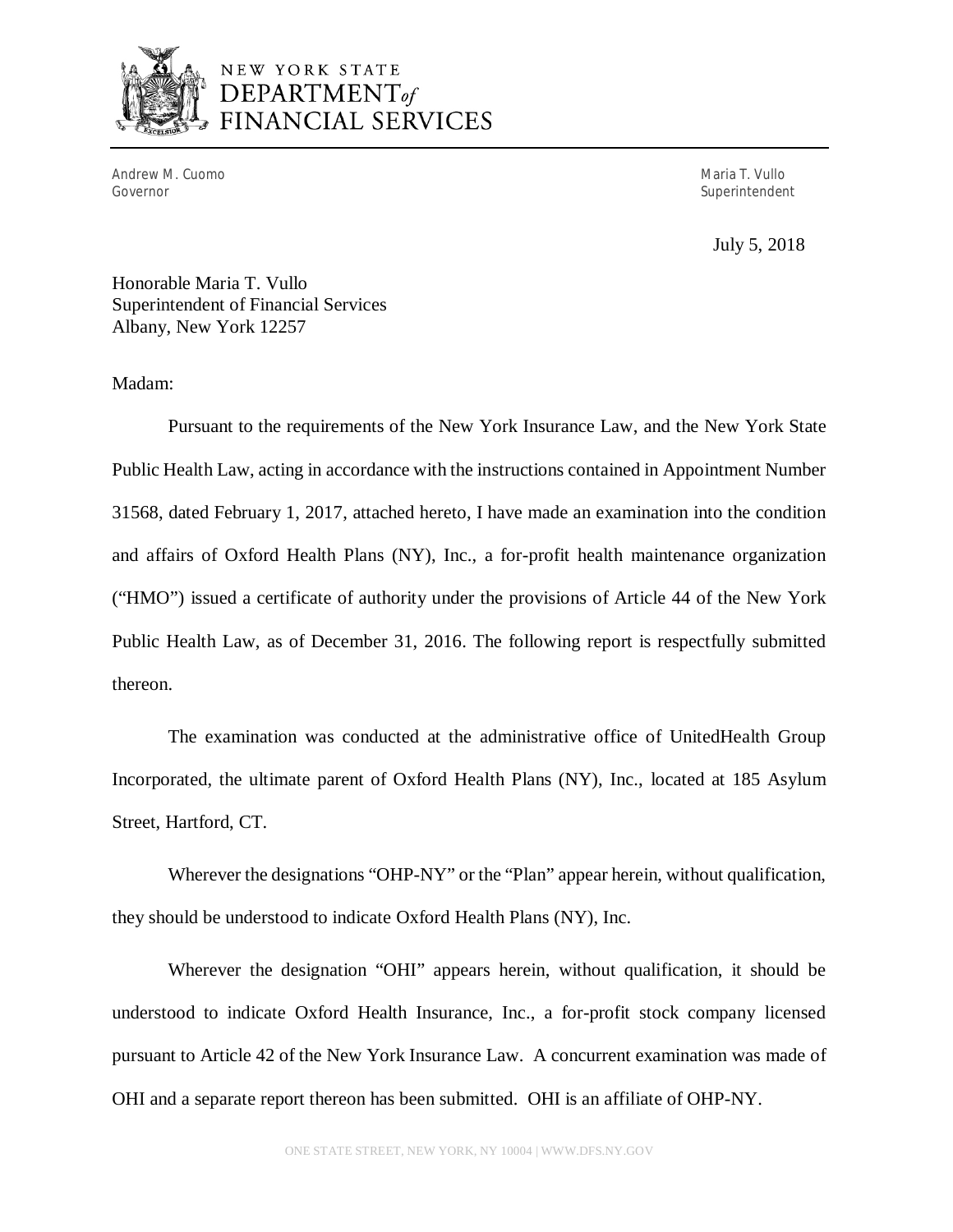Wherever the designation "Oxford" appears herein, without qualification, it should be understood to indicate Oxford Health Plans, LLC, a Delaware corporation, and the parent of OHP-NY.

 Wherever the designation "UHG" appears herein, without qualification, it should be understood to indicate UnitedHealth Group Incorporated, a for-profit holding company and the ultimate parent of OHP-NY and OHI.

 Wherever the designation the "Department" appears herein, without qualification, it should be understood to indicate the New York State Department of Financial Services.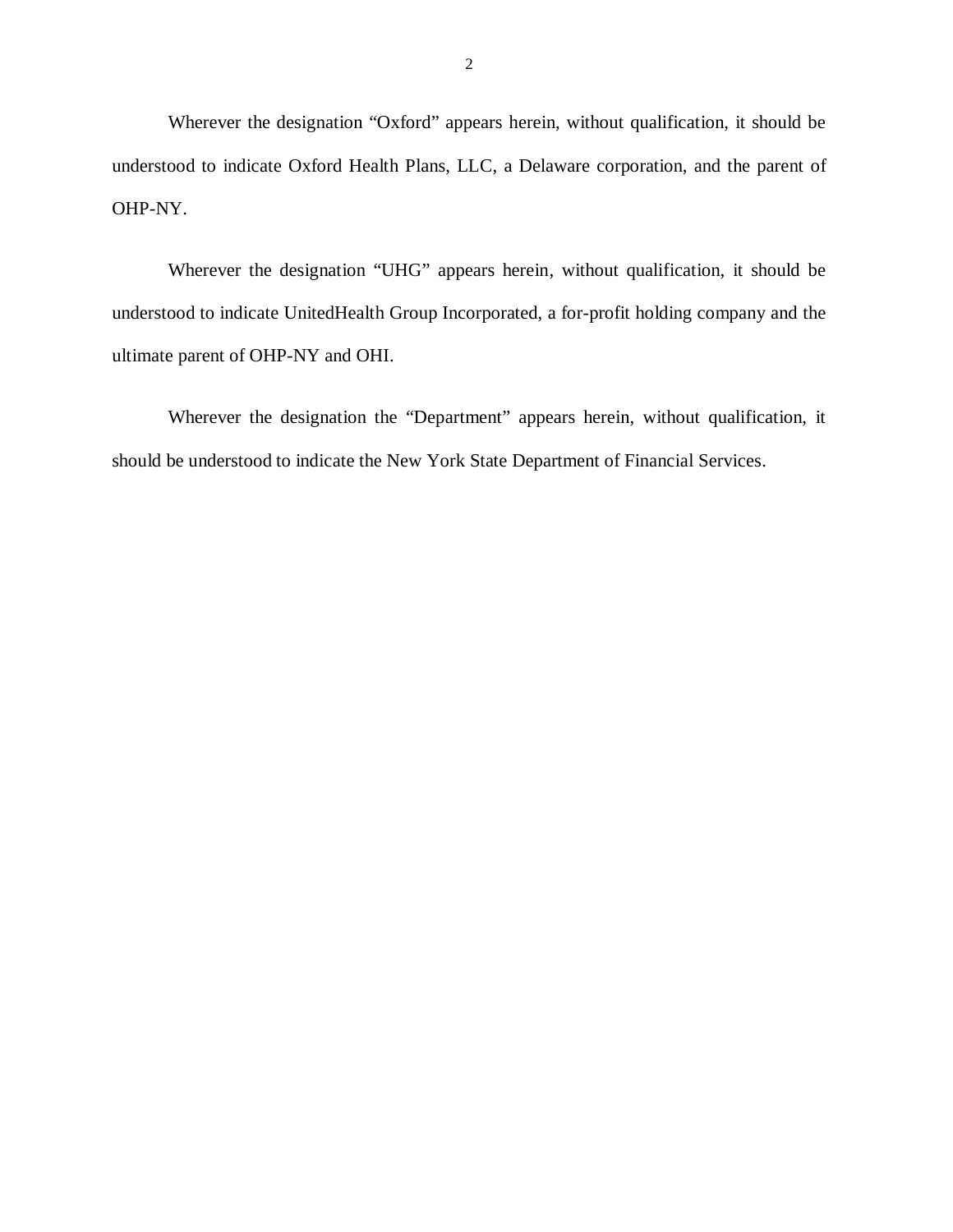## **1. SCOPE OF THE EXAMINATION**

 Plan was a financial examination, as defined in the National Association of Insurance Commissioners ("NAIC") *Financial Condition Examiners Handbook*, *2017 Edition* (the "Handbook") and covered the four-year period from January 1, 2013 through December 31, 2016. Handbook. Where deemed appropriate by the examiner, transactions occurring subsequent to December 31, 2016 were also reviewed. The prior examination was conducted as of December 31, 2012. This examination of the The examination was conducted observing the guidelines and procedures in the

 The examination was conducted on a risk-focused basis in accordance with the provisions of the Handbook, which provides guidance for the establishment of an examination plan based on the examiner's assessment of risk in the Plan's operations and utilizes that evaluation in formulating the nature and extent of the examination. The examiner planned and performed the examination to evaluate the Plan's current financial condition, as well as to identify prospective risks that may threaten the future solvency of OHP-NY.

 The examiner identified key processes, assessed the risks within those processes and assessed the internal control systems and procedures used to mitigate those risks. The examination also included an assessment of the principles used and significant estimates made by management, an evaluation of the overall financial statement presentation, and determined management's compliance with the Department's statutes and guidelines, Statutory Accounting Principles, as adopted by the Department, and NAIC Annual Statement instructions.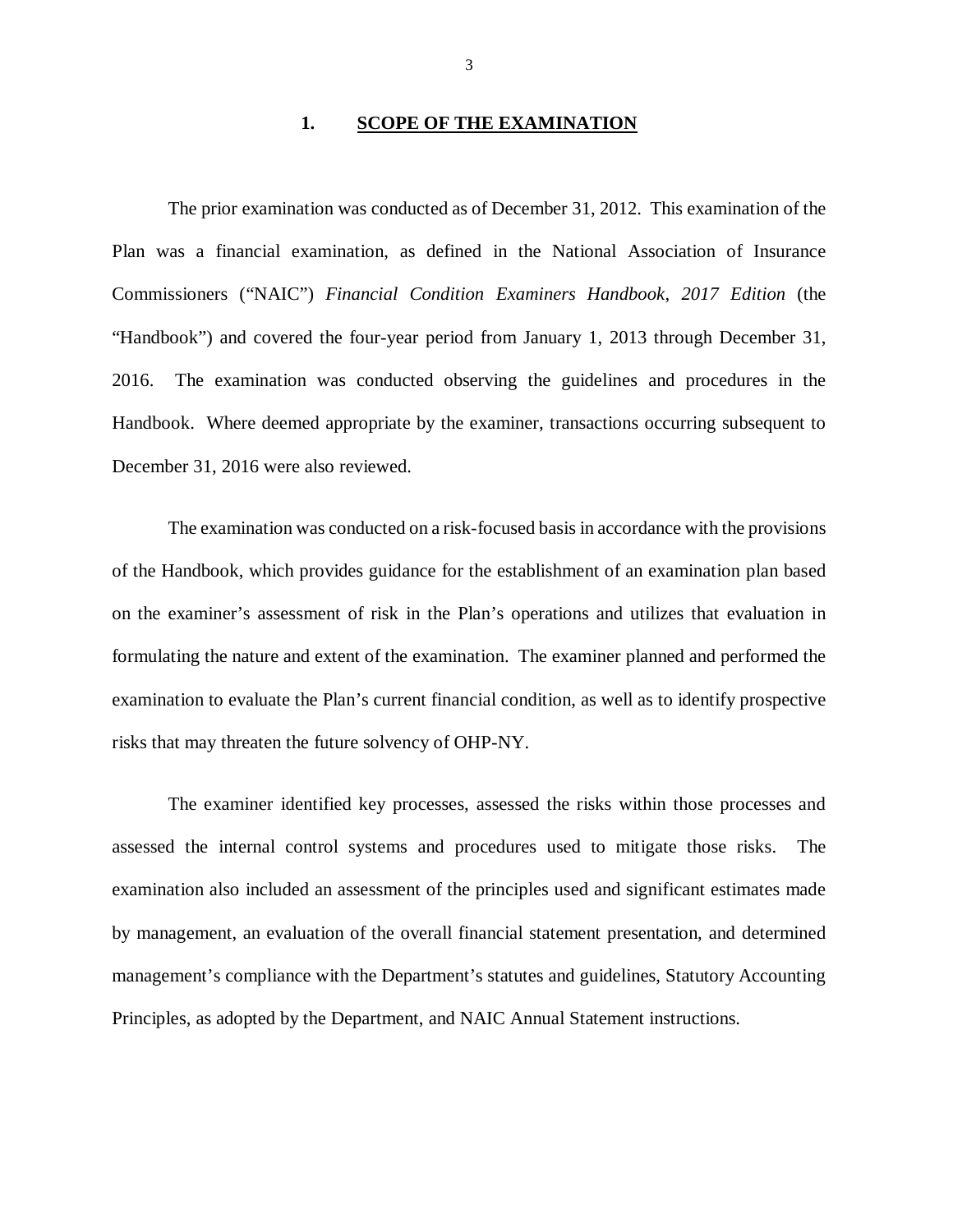Information concerning the Plan's organizational structure, business approach and control environment was utilized to develop the examination approach. The examination evaluated the Plan's risks and management activities in accordance with the NAIC's nine branded risk categories.

These categories are as follows:

- Pricing/Underwriting
- Reserving
- Operational
- Strategic
- Credit
- Market
- **Liquidity**
- Legal
- Reputational

The examination also evaluated the Plan's critical risk categories in accordance with the

NAIC's ten critical risk categories. These categories are as follows:

- Valuation/Impairment of Complex or Subjectively Valued Invested Assets
- Liquidity Considerations
- Appropriateness of Investment Portfolio and Strategy
- Appropriateness/Adequacy of Reinsurance Program
- Reinsurance Reporting and Collectability
- Underwriting and Pricing Strategy/Quality
- Reserve Data
- Reserve Adequacy
- Related Party/Holding Company Considerations
- Capital Management

 The Plan was audited annually for the years 2013 through 2016 by the accounting firm of Deloitte & Touche, LLP ("D&T"). The Plan received an unqualified opinion in each of those years. Certain audit work papers of D&T were reviewed and relied upon in conjunction with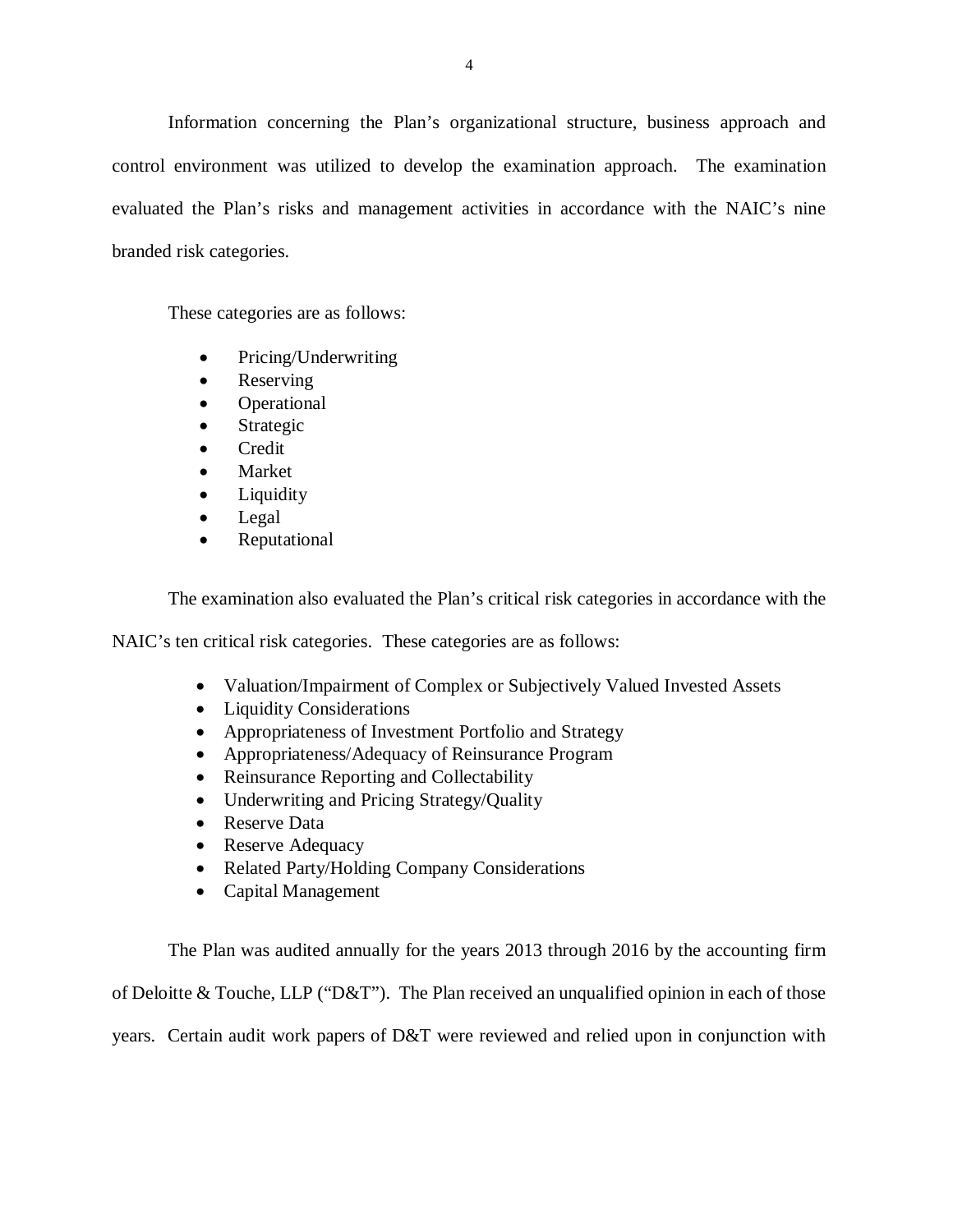this examination. A review was also made of UHG's Internal Audit function and Enterprise Risk Management program, as they relate to the Plan.

 118 (11 NYCRR 89), "Audited Financial Statements". The regulation is based on the Model Audit Rule ("MAR"), as established by the NAIC, and all references to MAR within this report may be interpreted as references to Regulation 118. The examiner also reviewed the corrective actions taken by the Plan with respect to the recommendations concerning financial issues contained in the prior report on examination. The results of the examiner's review are contained in Item six of this report. A review was made of the Plan's compliance with the provisions of Insurance Regulation

 This examination was conducted as a coordinated examination, as such term is defined in the Handbook (an examination of one insurer or a group of insurers performed by examiners from more than one state whereby the participating states share resources and allocate work among the examiners), of the insurance subsidiaries of UnitedHealth Group, Inc. The examination was led by the State of Connecticut with participation from eight additional states. Since the Lead and Participating states, as such terms are defined in the Handbook, are accredited by the NAIC, the states deemed it appropriate to rely on each other's work. The examination team representing the Lead and Participating states, identified and assessed the risks for key functional activities across all of UnitedHealth Group, Inc.'s insurance subsidiaries. The examination team also assessed the relevant prospective risks as they relate to the various insurance entities.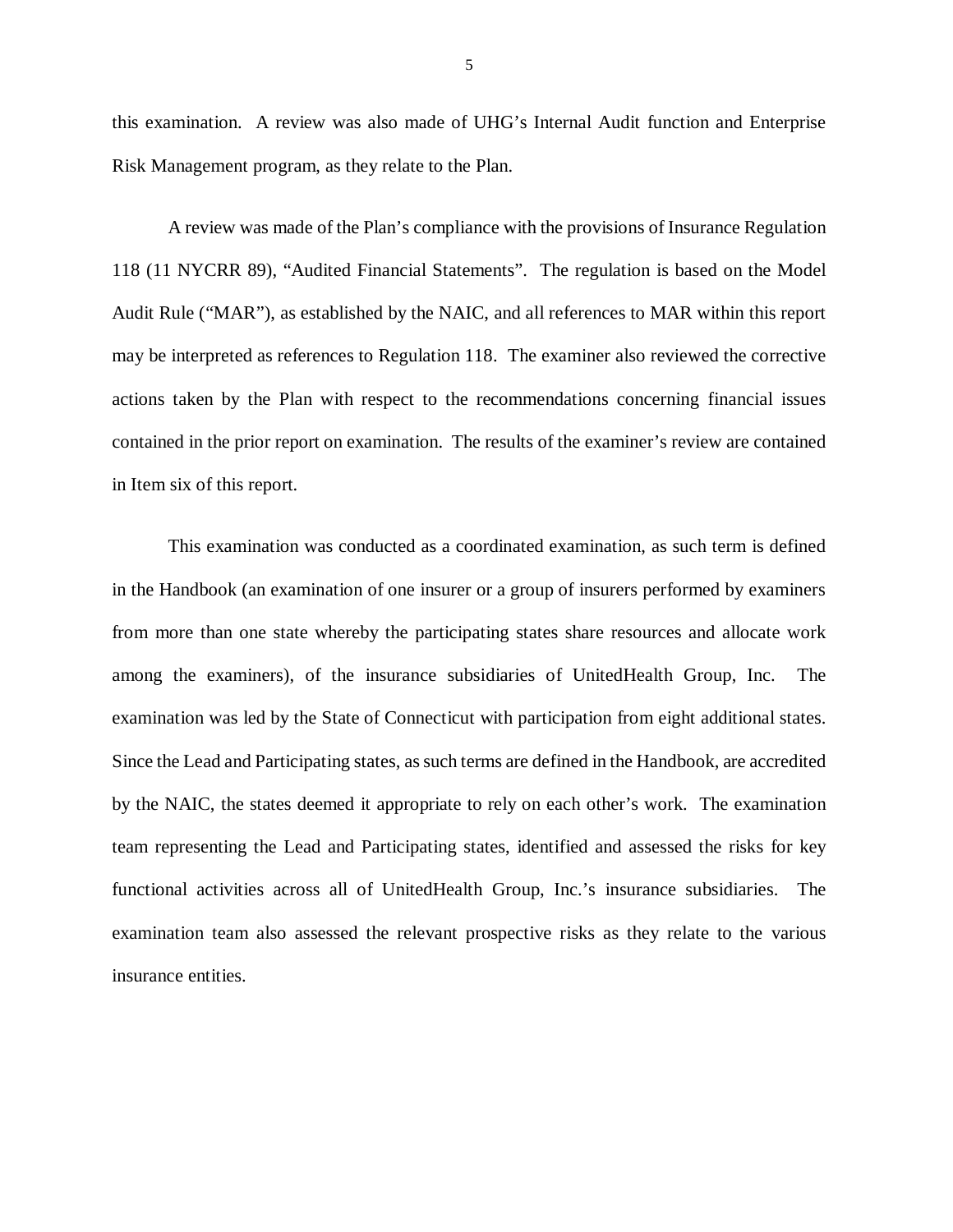matters which involve departures from laws, regulations or rules, or which require explanation or description. This report on examination is confined to financial statements and comments on those

## **2. DESCRIPTION OF THE PLAN**

 OHP-NY is a for-profit health maintenance organization ("HMO") that was incorporated on April 19, 1985, under New York State Law for the purpose of providing comprehensive health care services on a prepaid basis and for the purpose of establishing and operating a health maintenance organization and health care delivery system. The Plan was granted a Certificate of Authority pursuant to the provisions of Article 44 of the New York Public Health Law and commenced business on June 1, 1986. The Plan has been deemed a Competitive Medical Plan by the Centers for Medicare & Medicaid Services ("CMS") for purposes of the Federal Medicare Program. The Plan's primary business is the provision of medical expense coverage for comprehensive healthcare services to its members on a pre-paid basis.

 On July 29, 2004, the Plan's parent, Oxford Health Plans, LLC, was acquired by UnitedHealth Group, Inc. and became a subsidiary of UHG.

 Under the provisions of Part 98-1.11(f) of the Administrative Rules and Regulations of the New York State Department of Health (10 NYCRR 98-1.11(f)), each health maintenance organization initiating operations under the authority of Article 44 of the Public Health Law shall establish a deposit in the form of an escrow account for the protection of enrollees, in an amount equal to the greater of five percent of the estimated expenditures for health care services for the year, or \$100,000. As of December 31, 2016, the Plan had estimated expenditures for health care services in the amount of \$1,436,758,897 and an escrow deposit requirement of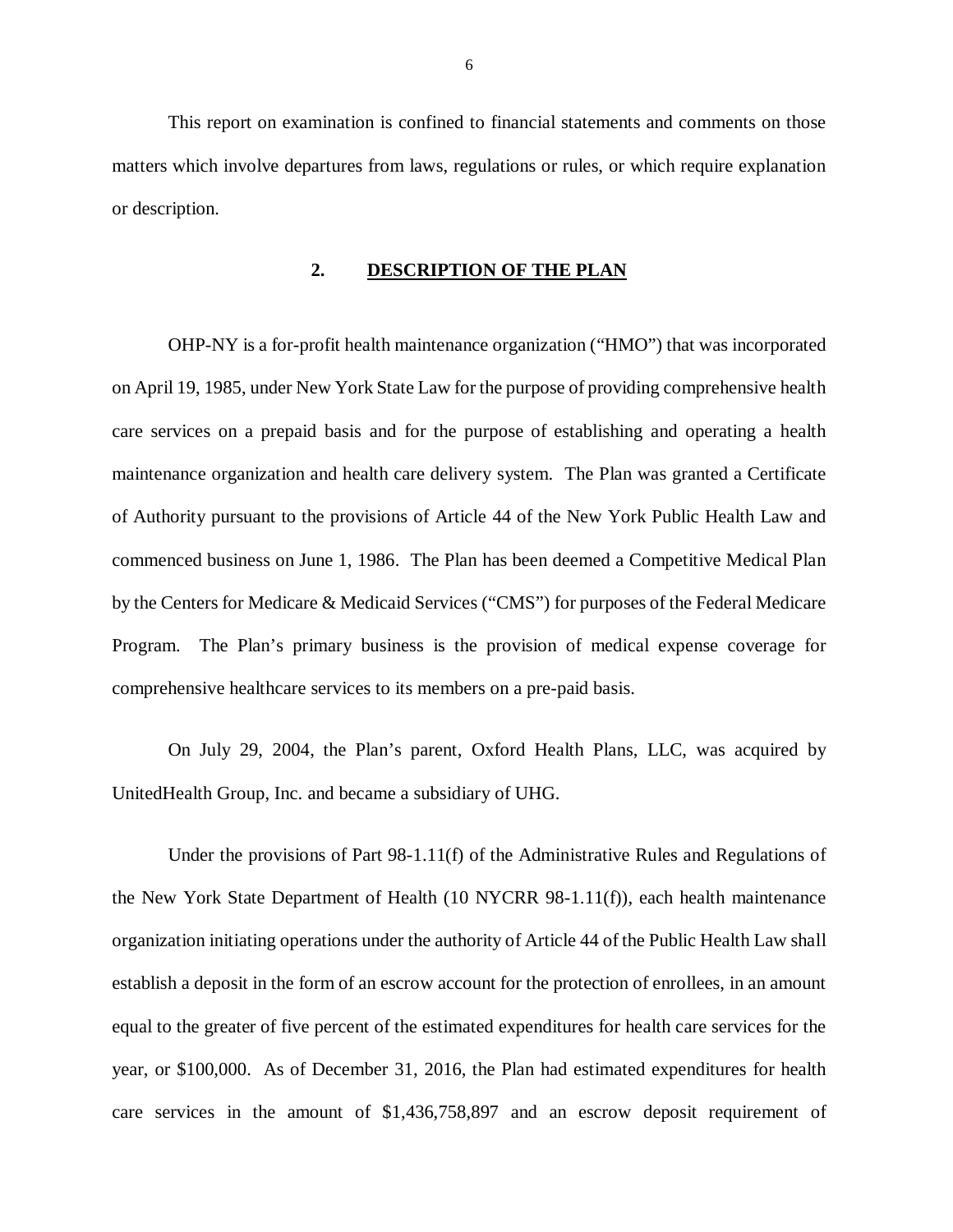<span id="page-8-0"></span> \$72,960,485. Pursuant to Part 98-1.11(f) of the Administrative Rules and Regulations of the New York State Department of Health, the Plan had established an escrow account in the amount of \$213,486,977 (book/adjusted carrying value), as of December 31, 2016.

 The Plan's authorized control level Risk-Based Capital ("RBC") was \$58,262,240 as of December 31, 2016. Its total adjusted capital was \$282,434,338, yielding an RBC ratio of 484.8% as of December 31, 2016.

#### A. Corporate Governance

 Pursuant to the Plan's charter and by-laws, management of the Plan is to be vested in a board of directors (the "board") consisting of no more than ten members, at least twenty percent (20%) of whom shall be comprised of individuals ("enrollee-representatives") who are enrolled in the prepaid health care program operated by the Plan, and at least one-third (1/3) of whom shall be persons who reside in New York State. As of the examination date, the board was comprised of five members. The board met at least four times during each calendar year for the period under examination.

 business affiliations were as follows: As of December 31, 2016, the members of the board of directors and their principal

| Name and Residence                           | <b>Principal Business Affiliation</b>                                                               |
|----------------------------------------------|-----------------------------------------------------------------------------------------------------|
| William John Golden<br>North Point, NY       | President and Chief Executive Officer,<br>United HealthCare Service, Inc.                           |
| Kathleen Macias -Torres*<br>Mohegan Lake, NY | Enrollee, Consumer Director,<br>Community Resource Center for the<br>Developmentally Disabled, Inc. |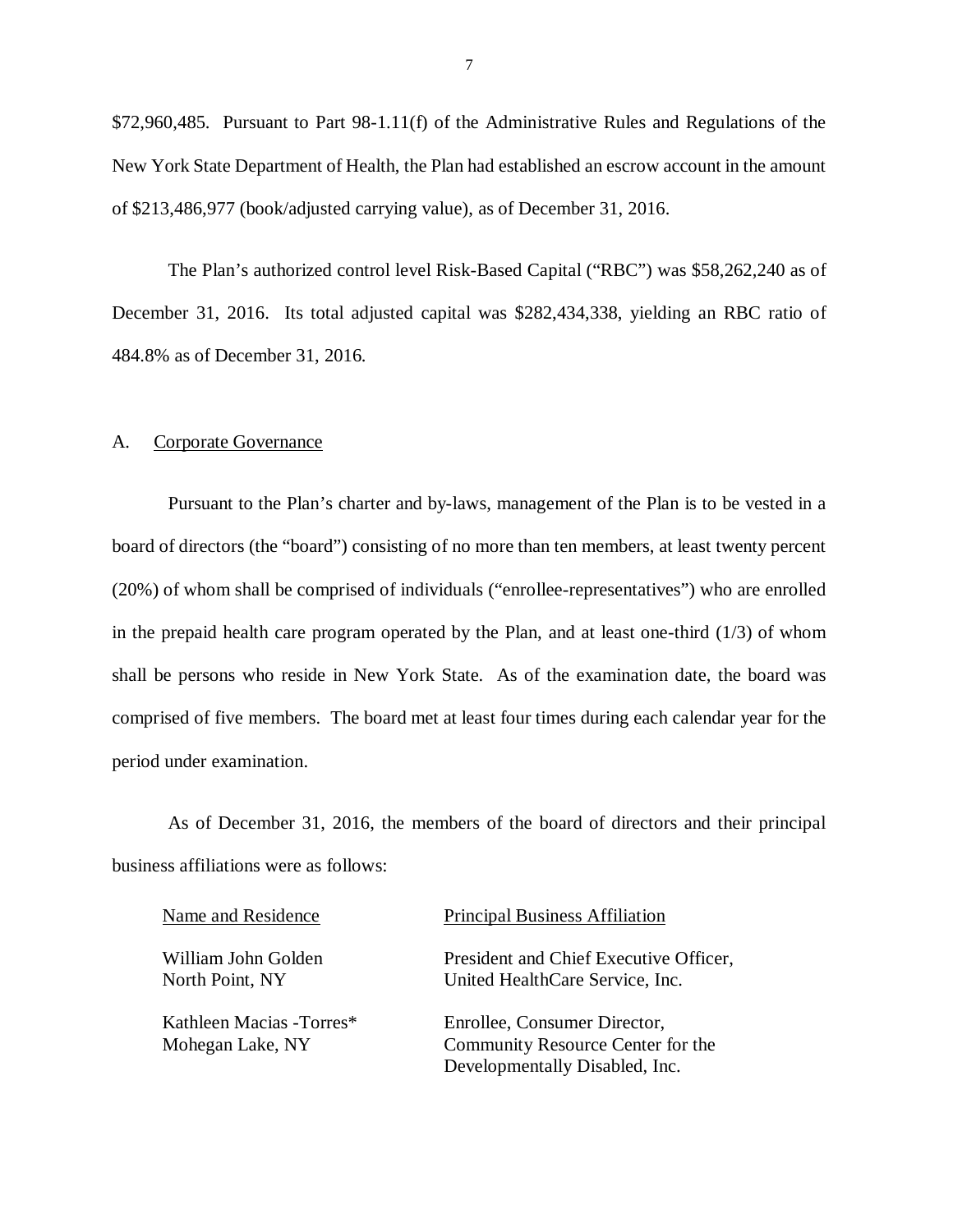| Name and Residence                | <b>Principal Business Affiliation</b>      |
|-----------------------------------|--------------------------------------------|
| Michael McGuire                   | Health Plan CEO Northeast,                 |
| Wycoff, NJ                        | United Health Group, Inc.                  |
| Sandra Denise Bruce Nichols, MD   | Chief Medical Examiner – Northeast Region, |
| North Potomac, MD.                | United HealthCare Services, Inc.           |
| <b>Randall Harrison Weinstock</b> | Chief Operations Officer,                  |
| Hartford, CT                      | United HealthCare Services, Inc.           |

\*Enrollee representative – Part 98-1.11 $(g)$  of the Administrative Rules and Regulations of the Health Department (10 NYCRR 98-1.11(g)), requires that a minimum of twenty percent (20%) of the board of directors of a health maintenance organization be comprised of enrollee representatives. The Plan was in compliance with said requirement, as of 12/31/16.

A review of the minutes of the attendance records at the Plan's board meetings held

during the period under examination demonstrate the meetings were well attended with all board

members attending at least one-half of the meetings they were eligible to attend.

The principal officers of OHP-NY as of December 31, 2016 were as follows:

| Name                              | Title                                     |
|-----------------------------------|-------------------------------------------|
| William John Golden               | President                                 |
| <b>Timothy Callahan Archer</b>    | <b>Chief Financial Officer</b>            |
| <b>Robert Worth Oberrender</b>    | Treasurer                                 |
| Michael McGuire                   | Chairman of the Board                     |
| <b>Nyle Brent Cottington</b>      | Vice President                            |
| Sanford Paul Cohen                | Chief Medical Director and Executive Vice |
|                                   | President                                 |
| <b>Randall Harrison Weinstock</b> | <b>Chief Operating Officer</b>            |
| Carmel Colica                     | Secretary                                 |

 are also members of the board and senior management of other affiliated companies. It should be noted that certain members of the board and senior management of the Plan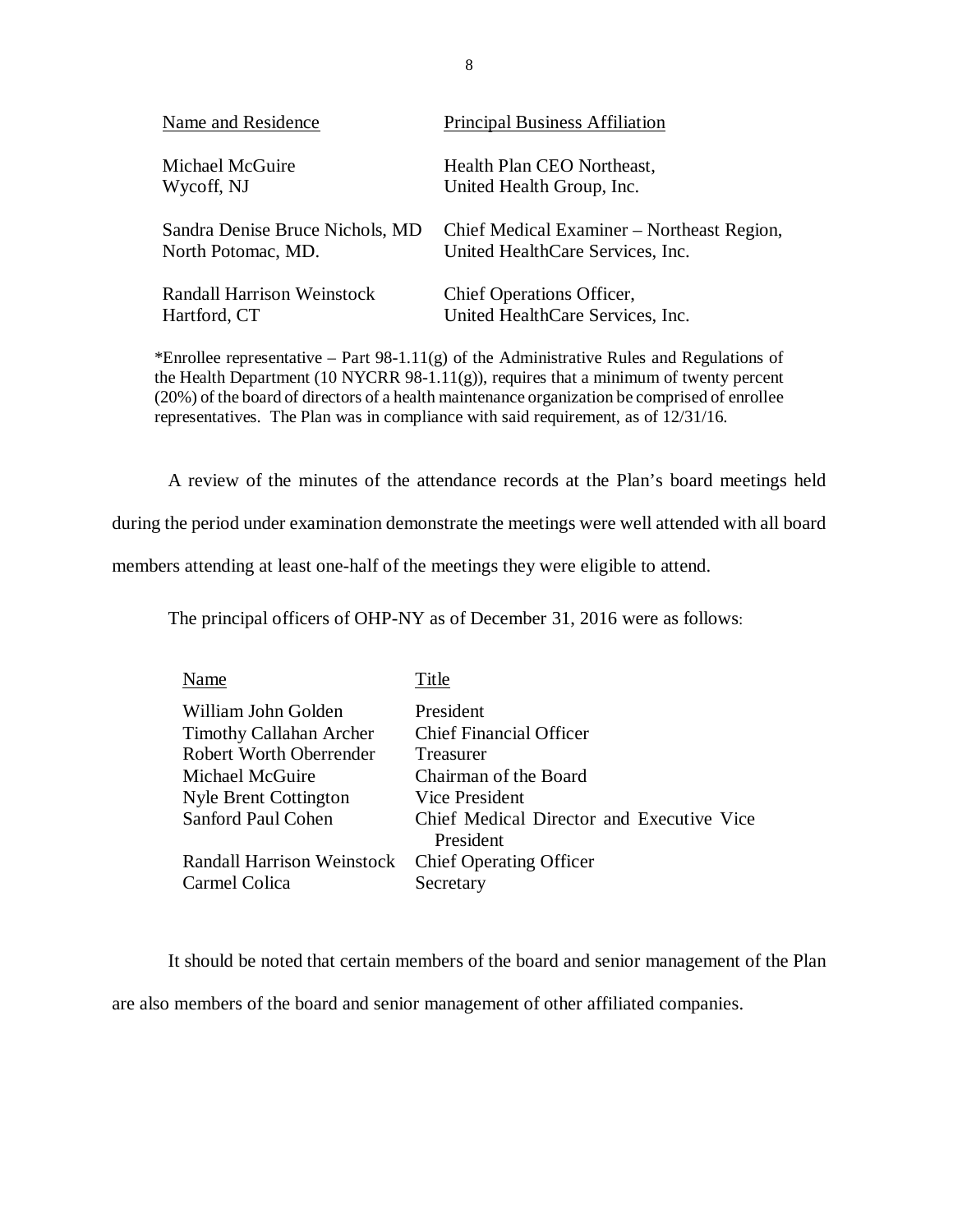## <span id="page-10-0"></span>B. Enterprise Risk Management

 UHG is a publicly traded, diversified health company subject to the Sarbanes-Oxley Act of 2002, and is required to be compliant with Insurance Regulation No. 203 (11 NYCRR 82) "Enterprise Risk Management and Own Risk and Solvency Assessment". Enterprise Risk Management ("ERM") and Internal Audit are enterprise-wide functions; thus, unless otherwise noted, references to UHG are applicable to the Plan.

 UHG has adopted an ERM framework for addressing and mitigating risks, including prospective business risks. Exhibit M of the Handbook (*Understanding the Corporate Governance Structure*) was utilized by the examiner as guidance for assessing corporate governance. Overall, it was determined that the Plan's corporate governance structure is strong, sets an appropriate "tone at the top," supports a proactive approach to operational risk management, and contributes to an effective system of internal controls. It was found that senior management promotes a corporate culture that acknowledges, understands and maintains an effective control environment.

 across the organization, including prospective business risks. The Plan deals proactively with its areas of risk, and its management is knowledgeable about mitigation strategies. Through risk discussions and other measures, the Plan's management discusses significant issues and reacts to changes in the environment with a clear commitment to address risk factors and manages the business accordingly. The Plan's overall risk management process takes a proactive approach to identifying, tracking, and dealing with significant current and emerging risk factors. The Plan's management has an adequate approach to identifying and mitigating risks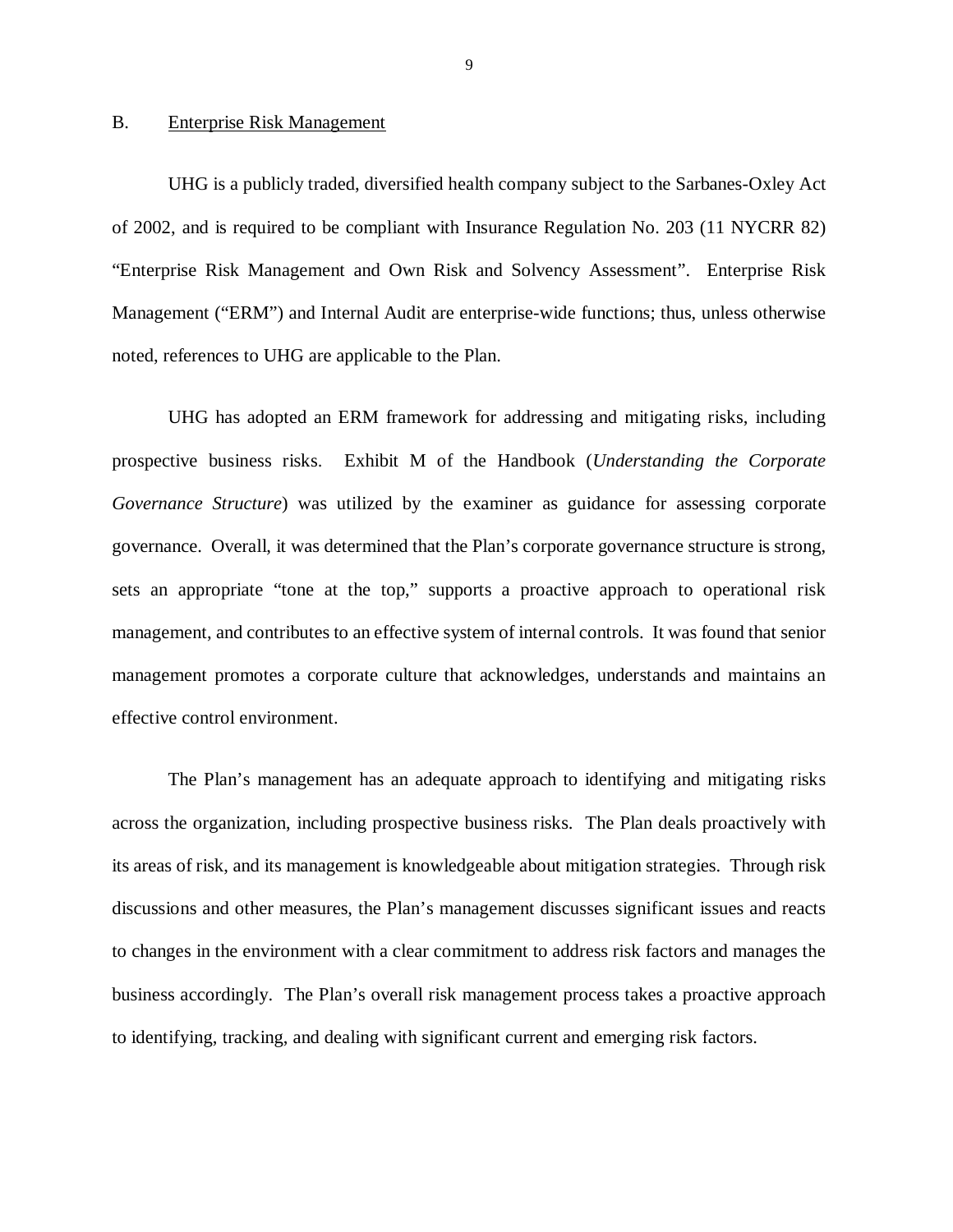#### <span id="page-11-0"></span> $\overline{C}$ . Internal Audit Department

 UHG has established an Internal Audit Department ("IAD"), which is independent of management, to serve the UHG Audit Committee ("UHG AC") of the board. The UHG AC is comprised entirely of external directors. During the examination period, a portion of UHG's internal audit work was outsourced to, and therefore executed by, Ernst & Young ("EY"), an independent accounting firm. EY has experience consistent with industry norms, and all EY manager-level and above resources maintain applicable industry certifications. The IAD, with the outsourced assistance from EY, directs and supervises all internal audit work performed by EY. The IAD reviews and tests financial and operational controls and processes established by management to ensure compliance with laws, regulations and UHG policies. The scope of the IAD's program is coordinated with UHG's independent certified public accountants to ensure adequate coverage and maximum efficiency.

## **Insurance Regulation 118**

 A review was made of the Plan's compliance with the provisions of Insurance Regulation 118 (11 NYCRR 89), "Audited Financial Statements". Under Part 89.1 of Insurance Regulation 118 (11 NYCRR 89.1), the audit committee for UHG, a SOX-compliant company, is considered independent, as defined in the Sarbanes-Oxley Act of 2002. Insurance Regulation 118 is based on the Model Audit Rule ("MAR"), as established by the NAIC.

 It was noted by OHP-NY's independent certified accountants that during calendar years 2013 and 2014, OHP-NY had accounting misstatements that were the result of significant control deficiencies. Although the deficiencies were remediated prior to their respective year-ends, there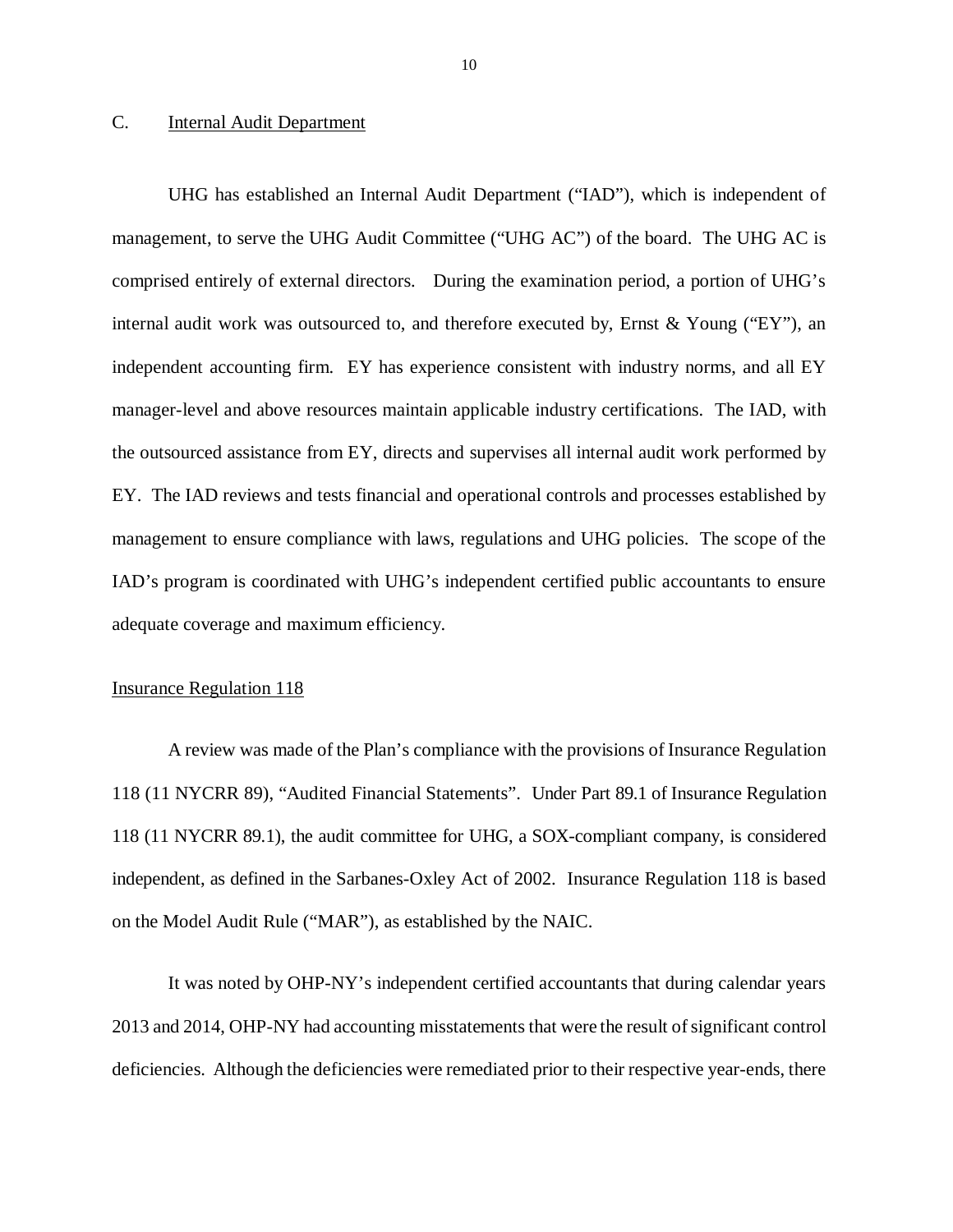was no evidence that the independent audit committee was apprised of these matters either before or after remediation.

 It is recommended that the Plan adopt a formal process for the timely communication of significant control deficiencies and their remediation to the independent audit committee.

#### D. Territory and Plan of Operation

 OHP-NY was licensed as a for-profit health maintenance organization under Article 44 of the New York Public Health Law on June 1, 1986, and began operations on that date. At December 31, 2016, OHP-NY was authorized to transact business in the following counties in the state of New York:

| <b>Bronx</b>    | <b>Nassau</b> | Putnam        | Rockland | Ulster      |
|-----------------|---------------|---------------|----------|-------------|
| <b>Dutchess</b> | New York      | <b>Oueens</b> | Suffolk  | Westchester |
| Kings           | Orange        | Richmond      | Sullivan |             |

Kings Orange Richmond Sullivan<br>
OHP-NY maintains a Point-of-Service ("POS") product, called the "Freedom Plan," which is available to members in conjunction with its affiliate, OHI. The Freedom Plan combines the benefits and coverage of the Plan with conventional health insurance provided by OHI. The Freedom Plan enrollees pay a composite rate for their health coverage, which is developed from the community rate for the health maintenance organization coverage and a separate rate for the indemnity (out-of-plan) coverage. Larger groups have a manual rate that is derived by blending in the group's own experience. A totally experience-rated contract is also available to groups with more than 100 members.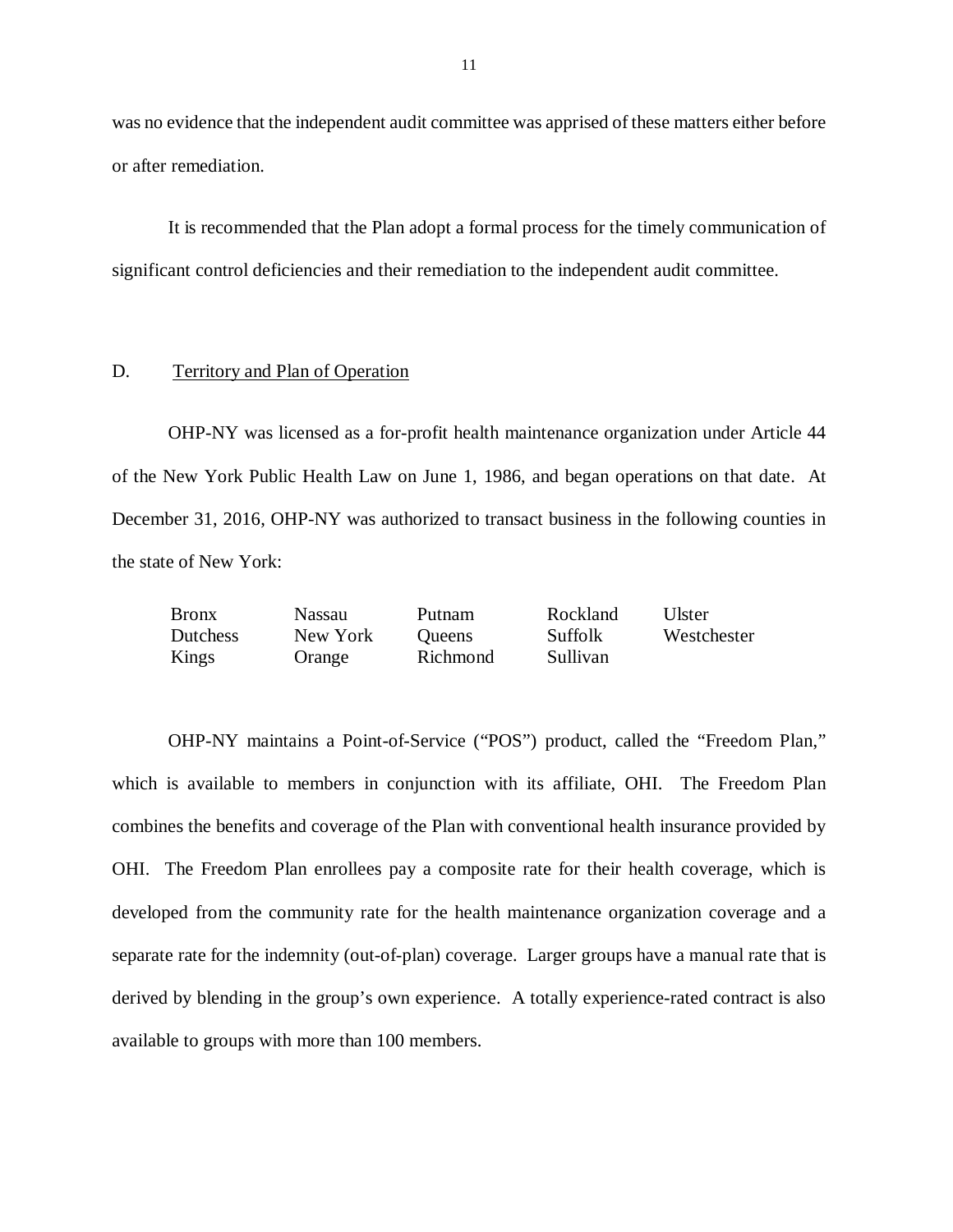The Liberty Plan is also an OHP-NY POS health care product that is available to groups/members. This plan offers lower premiums than the Freedom Plan since members choose from a smaller network of in-network providers. The Plan also offers Medicare and Healthy NY products.

products.<br>The following schedule shows direct premiums earned during the four-year examination period:

| Year | Direct Premiums Earned |
|------|------------------------|
| 2013 | \$2,524,610,771        |
| 2014 | \$2,028,350,069        |
| 2015 | \$1,793,371,053        |
| 2016 | \$1,707,656,470        |

 The following chart shows the Plan's members by line of business during the examination period:

|      | <b>HMO</b> |             | Point of Service      |                |          | Government      |          | Total   |
|------|------------|-------------|-----------------------|----------------|----------|-----------------|----------|---------|
|      | Group      | <u>Ind.</u> | <b>Large</b><br>Group | Small<br>Group | Ind.     | Healthy<br>$NY$ | Medicare |         |
| 2013 | 191,657    | 2,600       | 22,758                | 24,427         | 2,980    | 33,431          | 72,856   | 350,709 |
| 2014 | 125,116    | 10,783      | 11,994                | 57             | 835      | 15,397          | 70,708   | 234,890 |
| 2015 | 85,737     | 18,667      | 14,730                | $\Omega$       | 720      | 12,355          | 71,427   | 203,636 |
| 2016 | 69,362     | 15,170      | 8,671                 | $\Omega$       | $\theta$ | 5,890           | 81,526   | 180,619 |

New York Department of Health Law Section 2807-d(1)(a) states the following in part:

 "Hospitals, as defined in this article… are charged assessments on their gross receipts received from all patient care services and other operating income, less personal needs allowances and refunds, on a cash basis in the percentage amounts and for the periods specified in subdivision two of this section. Such assessments shall be submitted to the commissioner or his designee."

During the Department's walkthrough of controls over the application of the New York

Health Care Reform Act ("NYHCRA") surcharge (the "Surcharge"), it was noted that there were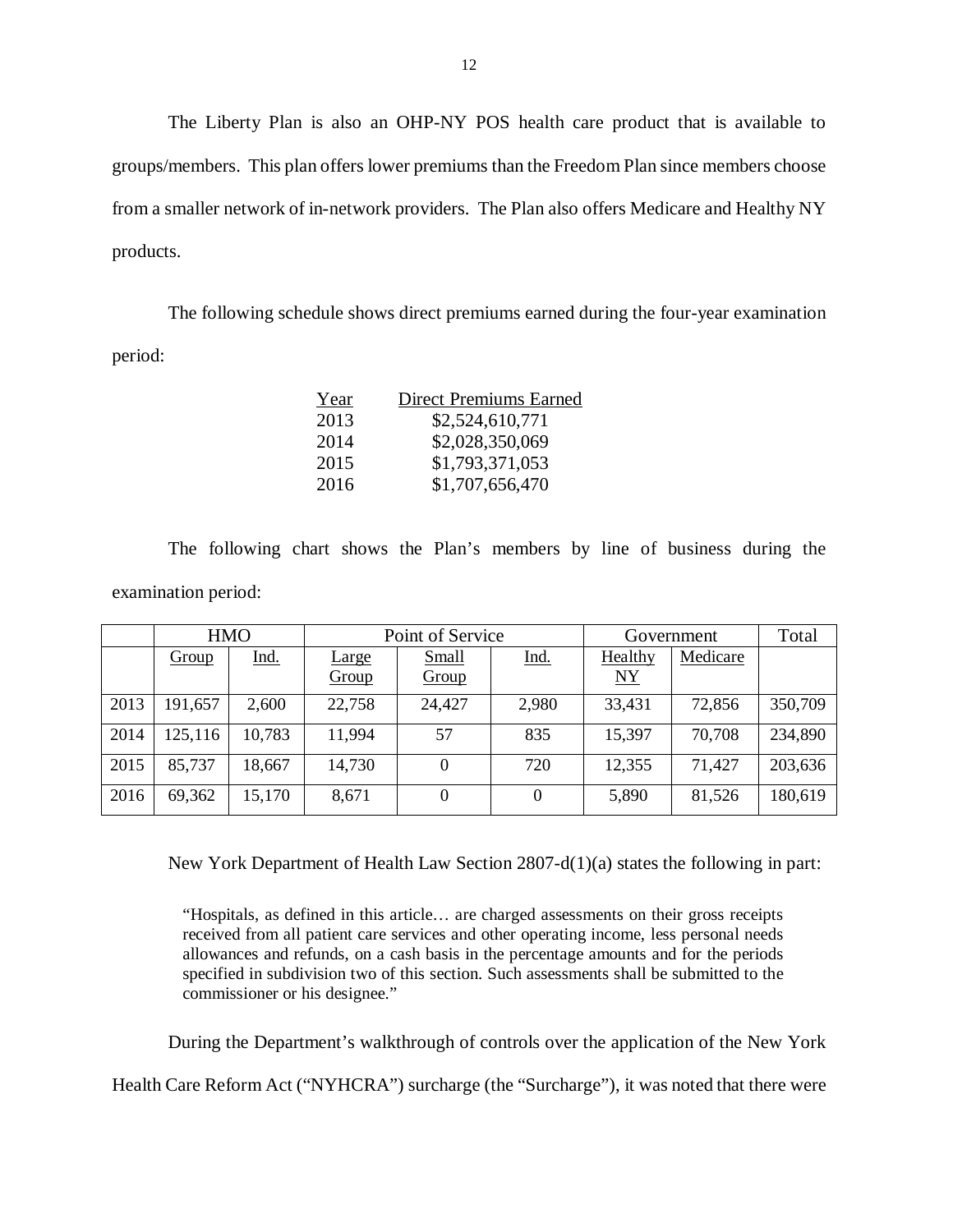<span id="page-14-0"></span> insufficient controls to ensure the system properly identified all of the facilities that were surcharge-eligible. At the request of the examiner, the Plan performed an analysis and noted that, between 2014 through 2016, there were a total of two hundred thirty-eight (238) facilities within the Claim Adjudication System where a surcharge was due but not paid.

 It is recommended that the Plan comply with New York Department of Health Law Section 2807-d(1)(a) by instituting controls to ensure that all facilities for which the Surcharge is due are properly identified within the system.

 It is further recommended that OHP-NY determine the total amount of additional liability to NYHCRA and pay such fees.

## E. Reinsurance

 The Plan was subject to Section 1341 of the Affordable Care Act, which established a transitional Reinsurance Program to help stabilize premiums for coverage in the individual market during the years 2014 through 2016. The statute required all health insurance issuers and third-party administrators on behalf of self-insured group health plans to make contributions under the program to support payments to individual market issuers that cover high-cost individuals (payment-eligible issuers). to help stabilize premiums for coverage in the individual market during the years 2014 through 2016. The statute required all health insurance issuers and third-party administrators on behalf of self-insured group health plans to make contributions under the program to support payments to individual market issuers that cover high-cost individuals (payment-eligible issuers). Reinsurance premiums paid, and reinsurance premiums incurred, but not paid are deducted from amounts related to the reinsurance program and are reflected in the accompanying statutory basis statements of operations and in the accompanying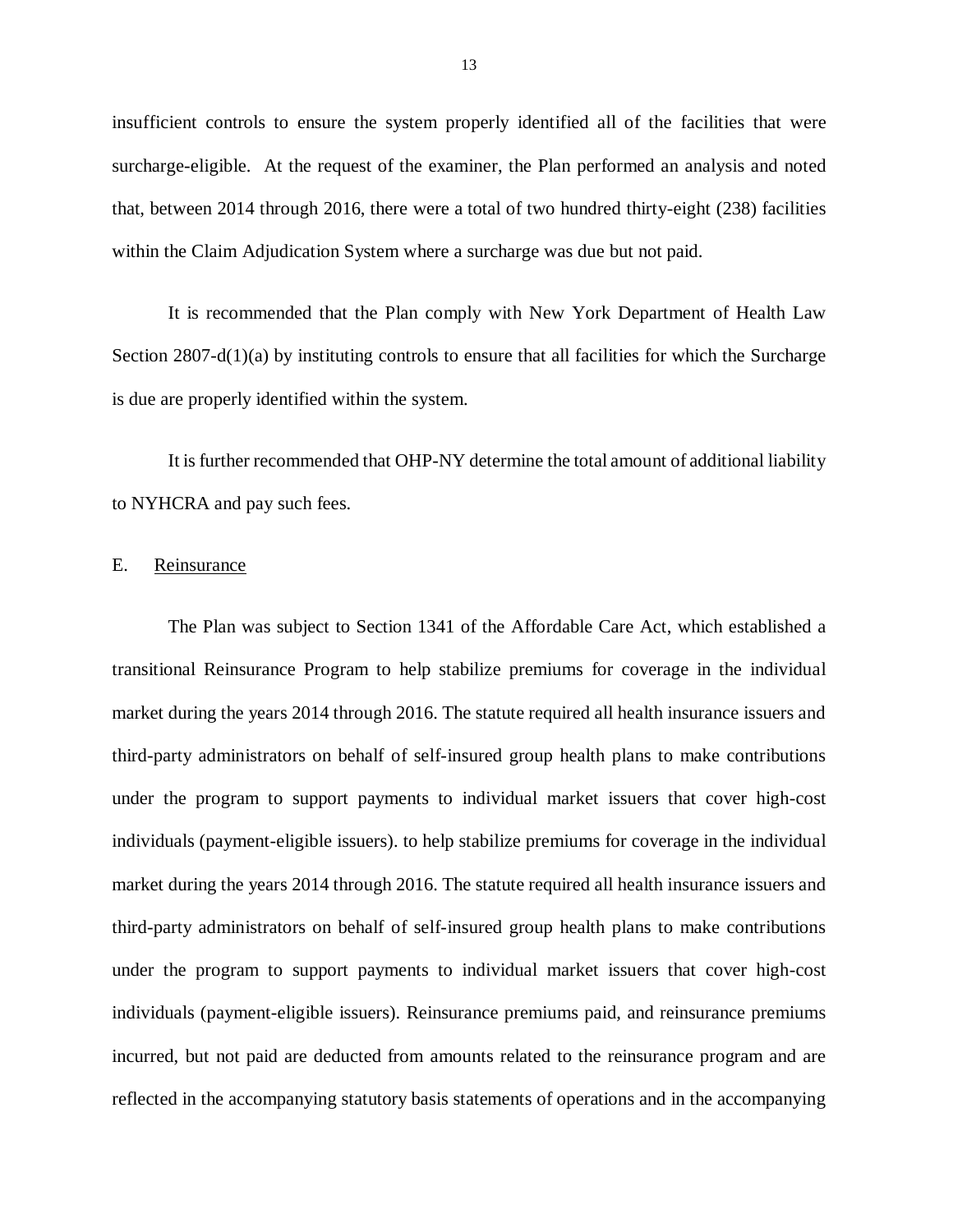<span id="page-15-0"></span> statutory basis Statements of Admitted Assets, Liabilities, and Capital and Surplus. The Reinsurance Program was terminated after the plan year ended in 2016.

 During a review of the OHP-NY 2016 annual statement, it was noted that there was no disclosure regarding the New York market stabilization stop-loss pool in the Reinsurance (#23) footnote. Although there were no changes to this reinsurance arrangement during the exam period, the corresponding footnote disclosure that was included in the 2015 annual statement was omitted from the 2016 disclosure.

 It is recommended that management add a description of the New York Stop Loss Agreement in the Reinsurance footnote of the Annual Statement and disclose the amounts recoverable. recoverable.<br>F. Holding Company System

 statements pursuant to the requirements of Part 98-1.16(e) of the Administrative Rules and Regulations of the New York State Health Department (10 NYCRR 98-1.16). All such filings made during the examination period were reviewed, and no exceptions were noted. As a member of a holding company system, OHP-NY is required to file registration

 system as of December 31, 2016: The following is an excerpt of the organizational chart of the Plan's holding company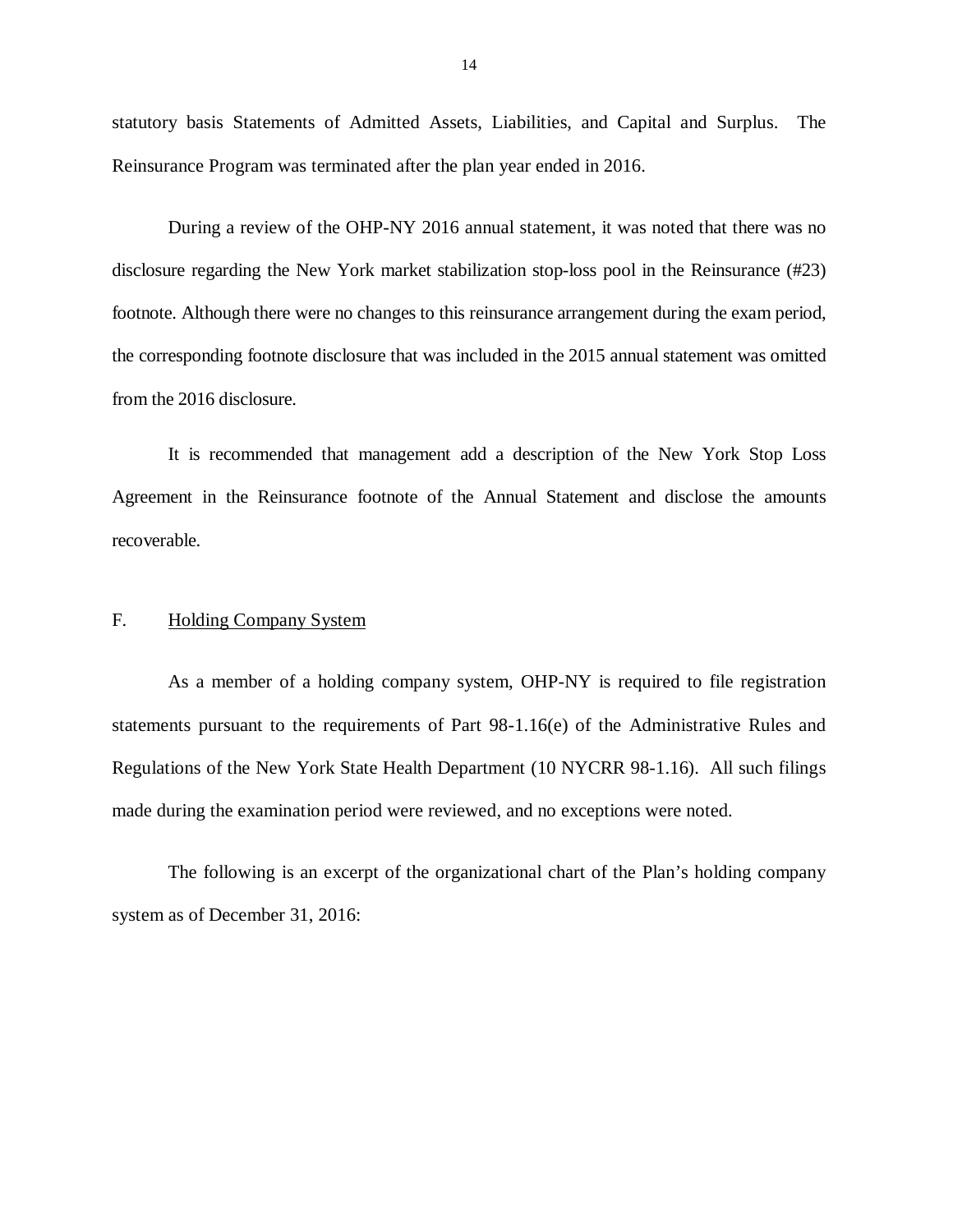

The following is a summary of OHP-NY's relationship with several of the affiliates

shown above:

- UnitedHealth Group Incorporated ("UHG") is a Delaware corporation that is publicly traded and the ultimate parent of Oxford Health Insurance, Inc., Oxford Health Plans (NY), Inc., Oxford Health Plans, LLC, United HealthCare Services, Inc.("UHS"), and over one hundred and fifty (150) other affiliated companies.
- UHS, provides administrative, financial, management, accounting, underwriting, marketing, legal, medical provider, member services, medical management, agency development, employee management and benefit, information systems, and other general and administrative services to affiliated companies within UHG's holding company system. Most of the directors and officers of Oxford and various UHG companies are considered employees of UHS rather than the individual insurers under UHG's holding company system.
- Oxford Health Plans, LLC is a Delaware corporation and the parent corporation of Oxford Health Plans (NY), Inc. and various other Oxford companies, including OHI.
- Oxford Health Insurance, Inc. is a for-profit accident and health insurer licensed in New York and is a subsidiary of United Health Insurance Company. OHI provides the out-of-network benefit for the Plan's point-of-service product.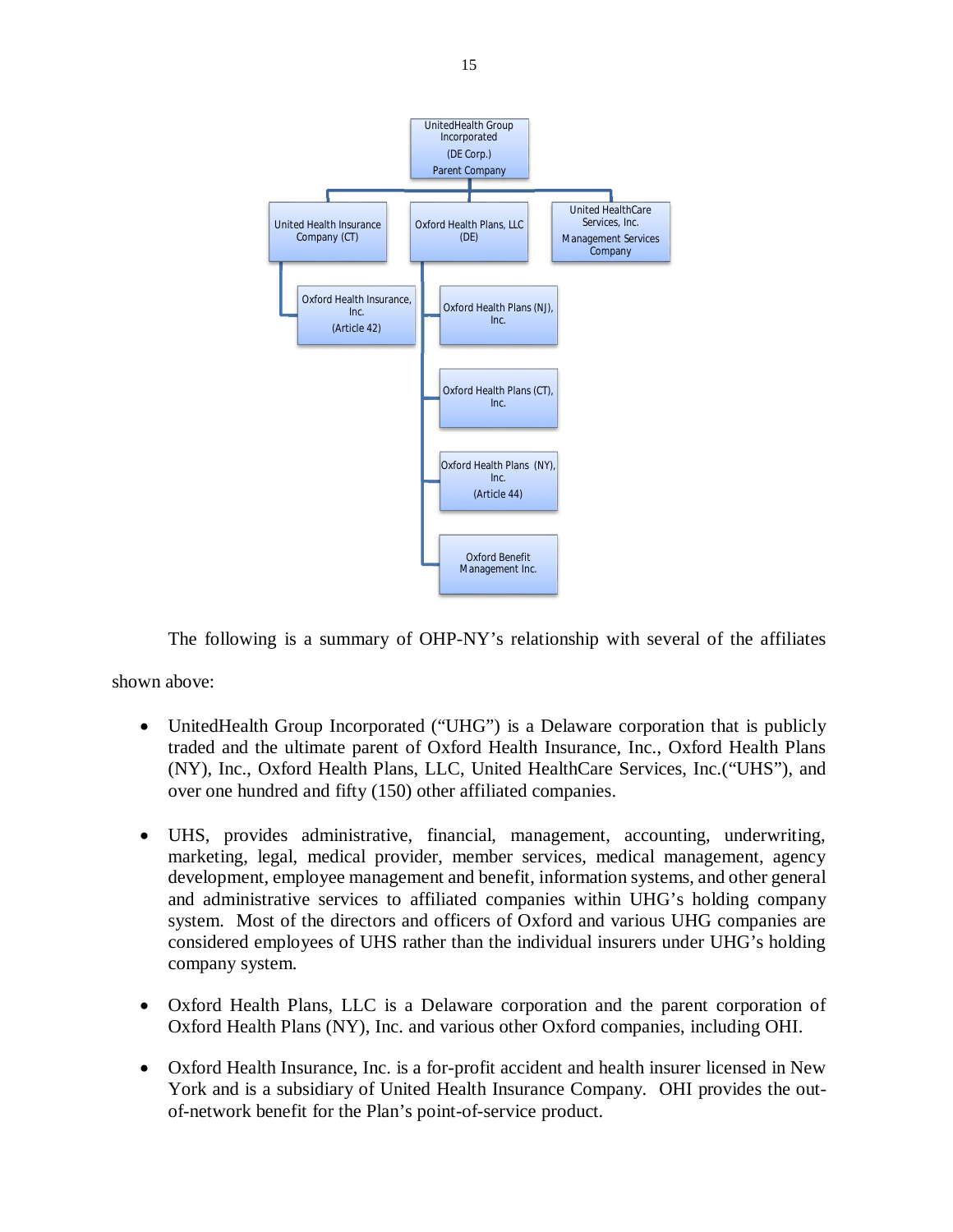The Plan maintains significant intercompany agreements with several affiliated organizations as follows:

## Management Services Agreement

 Pursuant to the terms of a management services agreement, UHS will provide management services to the Plan until the agreement is terminated upon the written agreement of both parties for a fee based on cost reimbursement. Management fees under this agreement are included in general administrative expenses and claims adjustment expenses in the accompanying statement of revenue and expenses. Direct expenses not included in the management services agreement, such as broker commissions, examination fees, and premium taxes are paid by UHS on behalf of the Plan. UHS is reimbursed by the Plan for these direct expenses.

## Tax Allocation Agreement

 On July 29, 2004, OHP-NY entered into a Tax Allocation Agreement (the "Tax Agreement") with UHG, the ultimate controlling parent and Oxford. The Tax Agreement establishes a formal method for the allocation and payment of federal, state and local income tax liabilities related to the consolidated federal income tax returns filed each year. The Tax Agreement was submitted for review and approval to both, the New York Insurance Department (now DFS) and Department of Health, on August 17, 2004, and was retroactively approved to July 29, 2004 on September 8, 2004.

 In addition to the agreements described above, the Plan maintains several immaterial agreements with other affiliated organizations.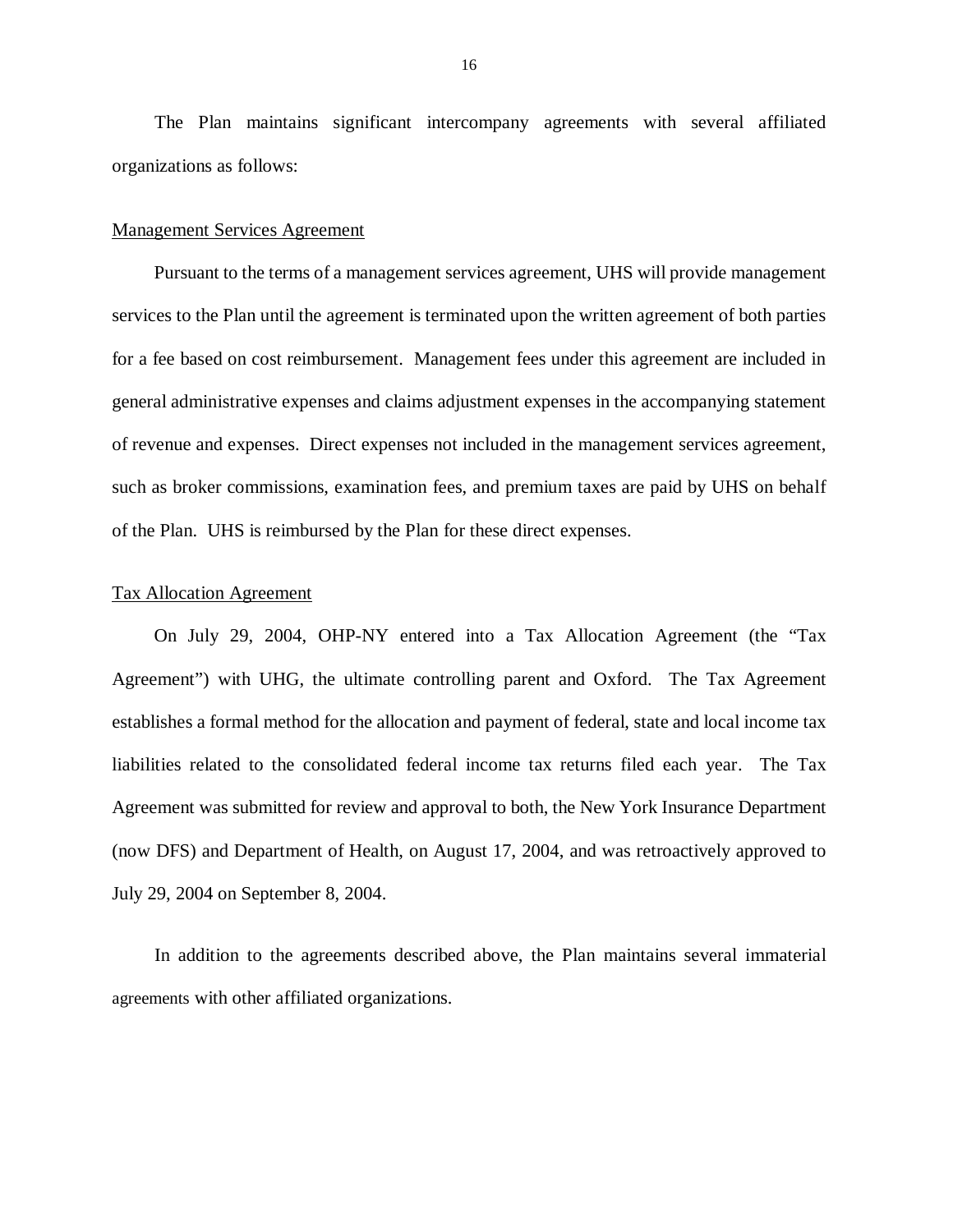#### G. **Significant Operating Ratios**

 The following ratios have been computed as of December 31, 2016, based upon the results of this examination:

| <b>Underwriting Ratios</b>                         | 2016       |
|----------------------------------------------------|------------|
| Net Change in Capital and Surplus                  | $(40.5\%)$ |
| Liquid Assets & Receivables to Current Liabilities | 170.9%     |
| Premium and Risk Revenue to Capital and Surplus    | $6.0$ to 1 |
| <b>Medical Loss Ratio</b>                          | 84.0%      |
| <b>Combined Loss Ratio</b>                         | 98.0%      |
| Administrative Expense Ratio                       | 14.0%      |

 The above ratios fall within the benchmark ranges set forth in the Financial Analysis Solvency Tools ("FAST") scoring ratios of the NAIC.

 The underwriting ratios presented below are on an earned-incurred basis and encompass the four-year period covered by this examination:

|                                 | Amounts         | Ratios    |
|---------------------------------|-----------------|-----------|
| Total hospital and medical      | \$6,696,416,281 | 83.1%     |
| Other claim adjustment expenses | 115,145,409     | 1.4%      |
| Cost containment expenses       | 148,484,502     | 1.9%      |
| General administrative expenses | 792,990,003     | 9.9%      |
| Increase in reserves            | (6,602,000)     | $(0.1\%)$ |
| Net underwriting gain           | 307,554,168     | 3.8%      |
| Net premium income              | \$8,053,988,363 | 100.0%    |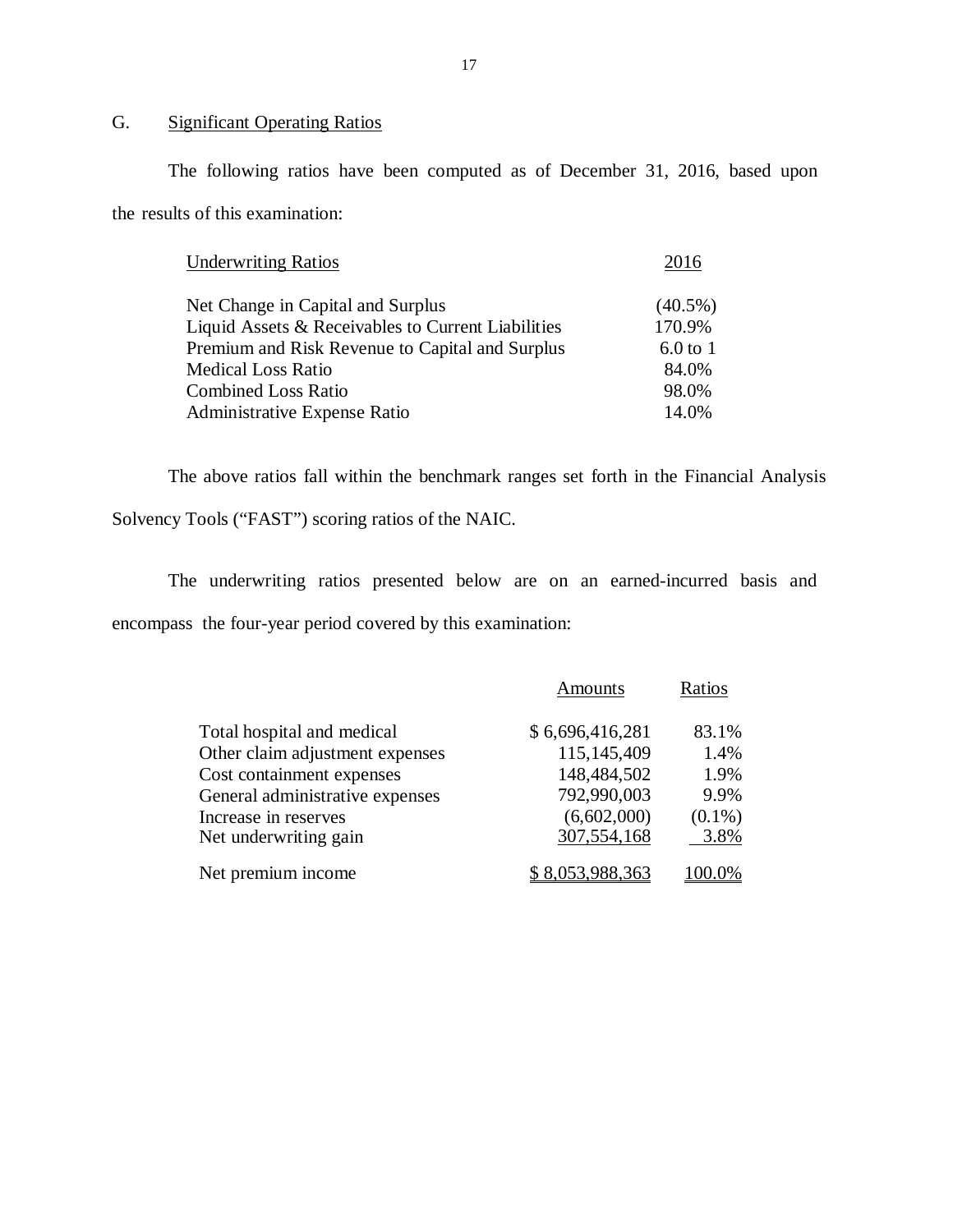## **3. MEDICAL LOSS RATIO REPORTING**

<span id="page-19-0"></span> The Plan's 2016 Medical Loss Ratio ("MLR") Annual Reporting Form for the state of New York was examined to assess compliance with the requirements of Title 45 of the Code of Federal Regulations ("CFR"), Part 158, which implements section 2718 of the Public Health Service Act ("PHS Act"). Section 2718 of the PHS Act, as added by the Affordable Care Act, generally requires health insurance companies to submit to the Secretary of the U.S. Department of Health and Human Services ("HHS"), an annual report on their MLRs. The MLR is the proportion of premium revenue expended by a company on clinical services and activities that improve health care quality in a given market. Section 2718 of the PHS Act also requires a company to provide rebates to consumers if it does not meet the MLR standard (82% in the individual and small group markets and 85% in the NY large group market).

 This is the first examination of the Plan's MLR Annual Reporting Form performed by the Department. This examination of the Plan's 2016 MLR Annual Reporting Form covered the reporting period of January 1, 2014 through December 31, 2016, including 2014 and 2015 experience and claims run-out through March 31, 2017.

 The examination was conducted in accordance with the NAIC's 24 MLR Agreed Upon Procedures ("MLR AUPs"). The MLR AUPs set forth the procedures for performing an examination to evaluate the validity and accuracy of the data elements and calculated amounts reported on the MLR Annual Reporting Form, and the accuracy and timeliness of any rebate payments. The examination included assessing the principles used and significant estimates made by the Plan, evaluating the reasonableness of expense allocations, and determining compliance with relevant statutory accounting standards, MLR regulations and guidance, and the MLR Annual Reporting Form Filing Instructions.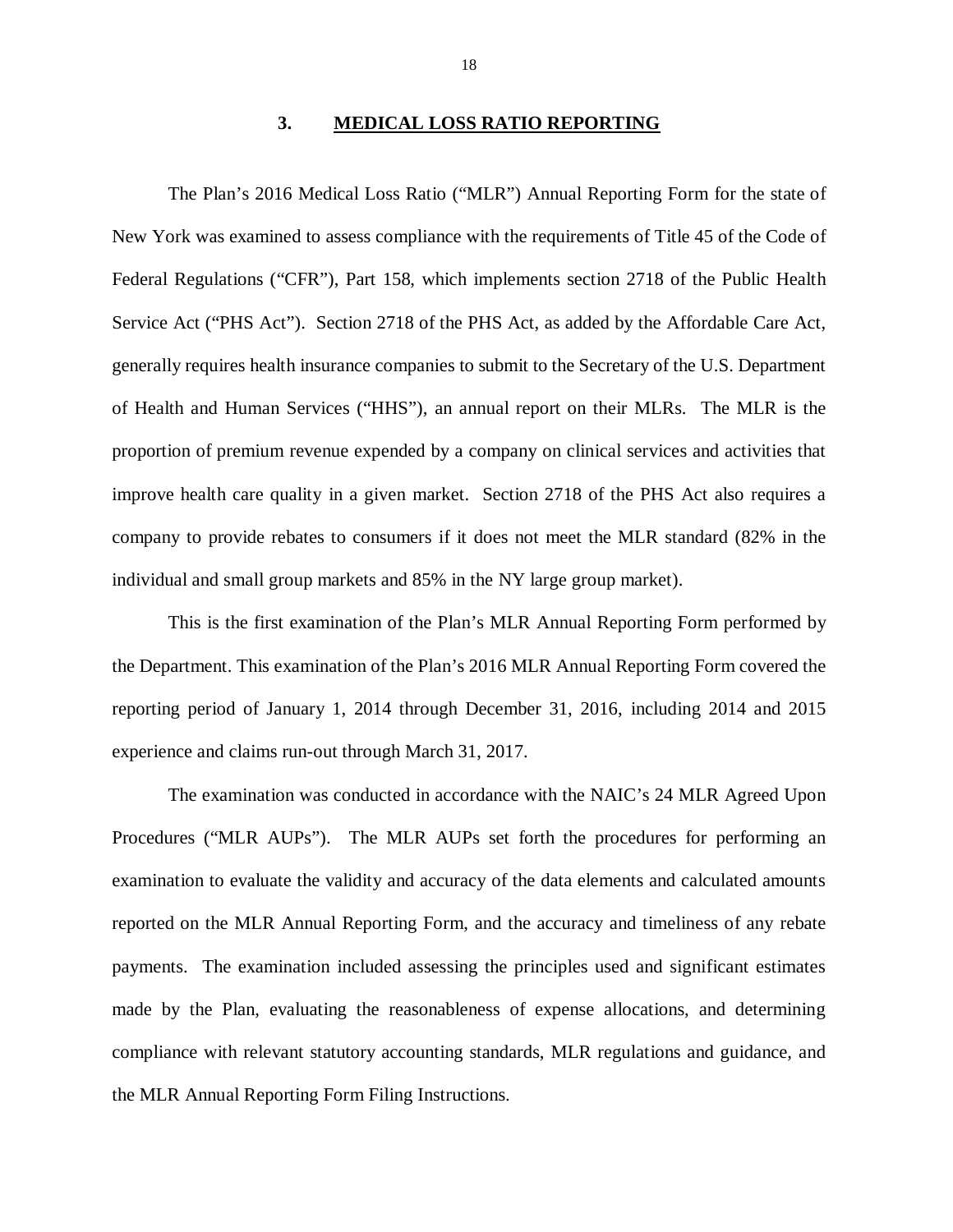Title 45 CFR §158.110(b) requires that a report for each MLR reporting year is to be submitted to the Secretary of HHS by July 31<sup>st</sup> of the year following the end of an MLR reporting year, on a form and in the manner prescribed by the Secretary of HHS. Based on the examiner's review, the 2016 MLR Annual Reporting Form filed by the Plan contains some elements that are not fully compliant with the requirements of Title 45 CFR §158, as more fully described in the sections below.

 Title 45 CFR §158.210 (a), (b) and (c) requires that an issuer must provide a rebate to enrollees if the issuer has an MLR below the required amount (82% in the individual and small group markets and 85% in the large group market for New York). The Plan's MLR and rebate calculations as reported on the 2016 MLR Annual Reporting Form were as follows:

| <b>MLR Components</b>                             | <b>Individual</b> | <b>Small Group</b> | <b>Large Group</b> |
|---------------------------------------------------|-------------------|--------------------|--------------------|
|                                                   |                   |                    |                    |
| <b>Adjusted Incurred Claims</b>                   | \$658,522,943     | \$1,771,454,893    | \$262,009,791      |
|                                                   |                   |                    |                    |
| Plus: Quality Improvement Expenses                | \$3,324,802       | \$20,003,253       | \$2,440,604        |
| Less: Cost-sharing reductions                     | \$0               |                    |                    |
| Less: Federal Transitional Reinsurance Program    | \$94,149,553      |                    |                    |
| payments expected from HHS                        |                   |                    |                    |
| Less: Federal Risk Adjustment Program net         | \$184,781,536     | $(\$65,111,116)$   |                    |
| payments expected from (payable to) HHS           |                   |                    |                    |
| Less: Federal Risk Corridors Program net payments | \$0               | \$0                |                    |
| (charges)                                         |                   |                    |                    |
|                                                   |                   |                    |                    |
| <b>MLR Numerator</b>                              | \$382,916,657     | \$1,856,569,262    | \$264,450,395      |
|                                                   |                   |                    |                    |
| Premium Earned                                    | \$438,146,641     | \$2,316,287,492    | \$333,517,397      |
|                                                   |                   |                    |                    |
| Less: Federal & State Taxes and                   | \$35,577,874      | \$224,163,346      | \$52,144,791       |
| Licensing/Regulatory Fees                         |                   |                    |                    |
|                                                   |                   |                    |                    |
| <b>MLR</b> Denominator                            | \$402,568,767     | \$2,092,124,146    | \$281,372,606      |
|                                                   |                   |                    |                    |
| Preliminary MLR                                   | 95.1%             | 88.7%              | 94.0%              |
| Credibility Adjustment                            | 0.7%              | 0.0%               | 1.3%               |
| <b>Credibility-Adjusted MLR</b>                   | 95.8%             | 88.7%              | 95.3%              |
|                                                   |                   |                    |                    |
| <b>MLR</b> Standard                               | 82%               | 82%                | 85%                |
|                                                   |                   |                    |                    |
| <b>Rebate Amount</b>                              | \$0               | \$0                | \$0                |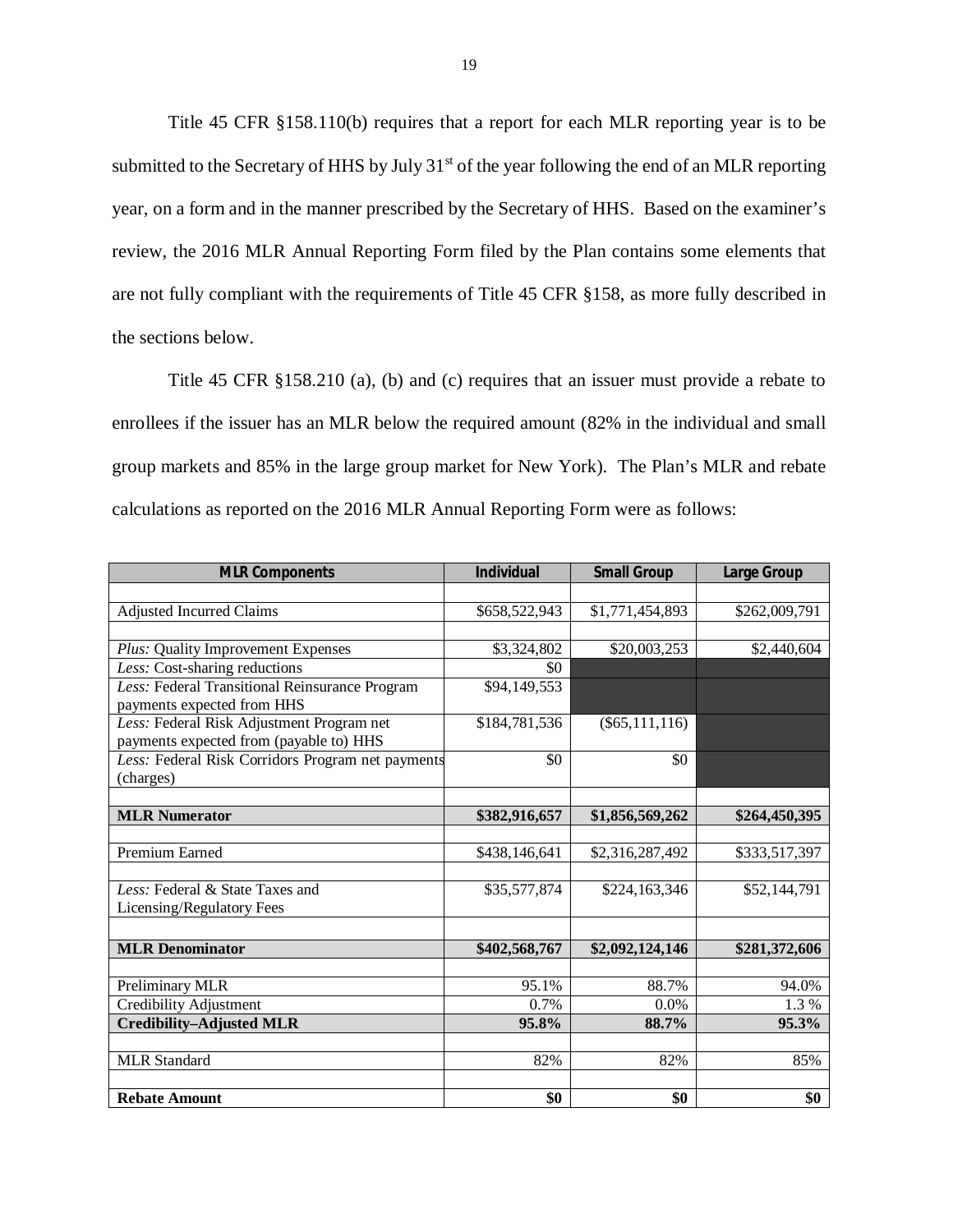#### <span id="page-21-0"></span> $A<sub>1</sub>$ **MLR Numerator**

 According to Title 45 CFR §158.221(b), the numerator of the MLR calculation is comprised of incurred claims, as defined in Title 45 CFR §158.140, expenditures for activities that improve health care quality as defined in Title 45 CFR §158.150, and Title 45 CFR §158.151, Cost Sharing Reductions Program as defined in Title 45 CFR §158.140(b)(1)(iii) and Federal Transitional Reinsurance, Federal Risk Adjustment and Federal Risk Corridor Programs as defined by Title 45 CFR §158.140(b)(4)(ii).

### Incurred Claims

 The examiner reviewed the accuracy and appropriateness of the amounts reported within incurred claims as defined by Title 45 §CFR 158.140, including the verification of the data used by the Plan to calculate adjusted incurred claims and the validation of a sample of incurred claims reported by the Plan.

 Based on the procedures performed, the Plan's incurred claims were accurately reported on the MLR Annual Reporting Form.

## Quality Improvement Activities ("QIA")

 The Plan's QIA process consists of three separate components: affiliated vendors, external vendors and management fees. These components are aggregated to determine the total QIA reported on the MLR Annual Reporting Form.

 The examiner reviewed the accuracy and reasonableness of health care quality improvement expenses, including the validation of a sample of the QIA amounts reported, to ensure they are in conformity with the definition of Healthcare Quality Improvement Expenses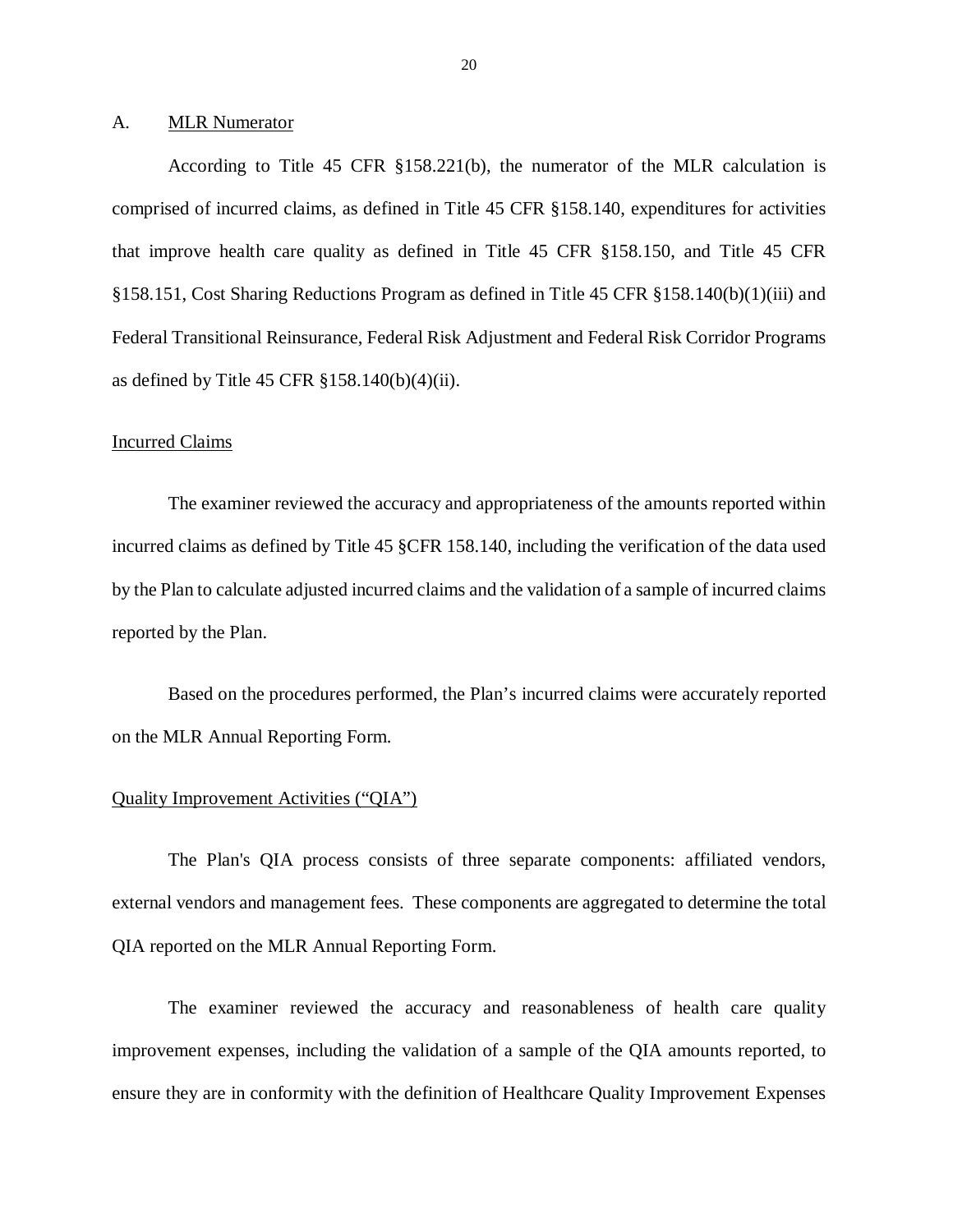as defined by Title 45 CFR §158.150 and Title 45 CFR §158.151, and to confirm that the allocation methodology is reasonable and complies with the requirements set forth by Title 45 CFR §158.170.

## Management Fee QIA

 Part 243.2 (b)(8) of New York Insurance Regulation No. 152 (11 NYCRR 243.8) states in part:

 "(b) Except as otherwise required by law or regulation, an insurer shall maintain: 8) Any other record for six calendar years from its creation or until after the filing of a report on examination or the conclusion of an investigation in which the record was subject to review."

 Title 45 CFR Part 158 requires issuers to maintain all documents and other evidence necessary to verify that the data submitted is in compliance with the definitions and criteria set forth in Title 45 CFR Part 158 and that the MLR and any rebates owed are calculated and provided in accordance with the regulation. In addition, such records are required to be maintained under Part 243.2 (b)(8) of Insurance Regulation No. 152 (11 NYCRR 243.8), cited above. In testing for compliance with these requirements, it was noted that, in violation of the cited regulations, the Plan did not maintain adequate documentation to support the percentages reported in the internal cost center/department survey.

 It is recommended that the Plan comply with Title 45 CFR §158.502 and Part 243.2 (b)(8) of Insurance Regulation No. 152 (11 NYCRR 243.8) by maintaining sufficient quantitative analyses to adequately support the QIA allocation percentages reported in the internal cost center/department survey for management fee expenses.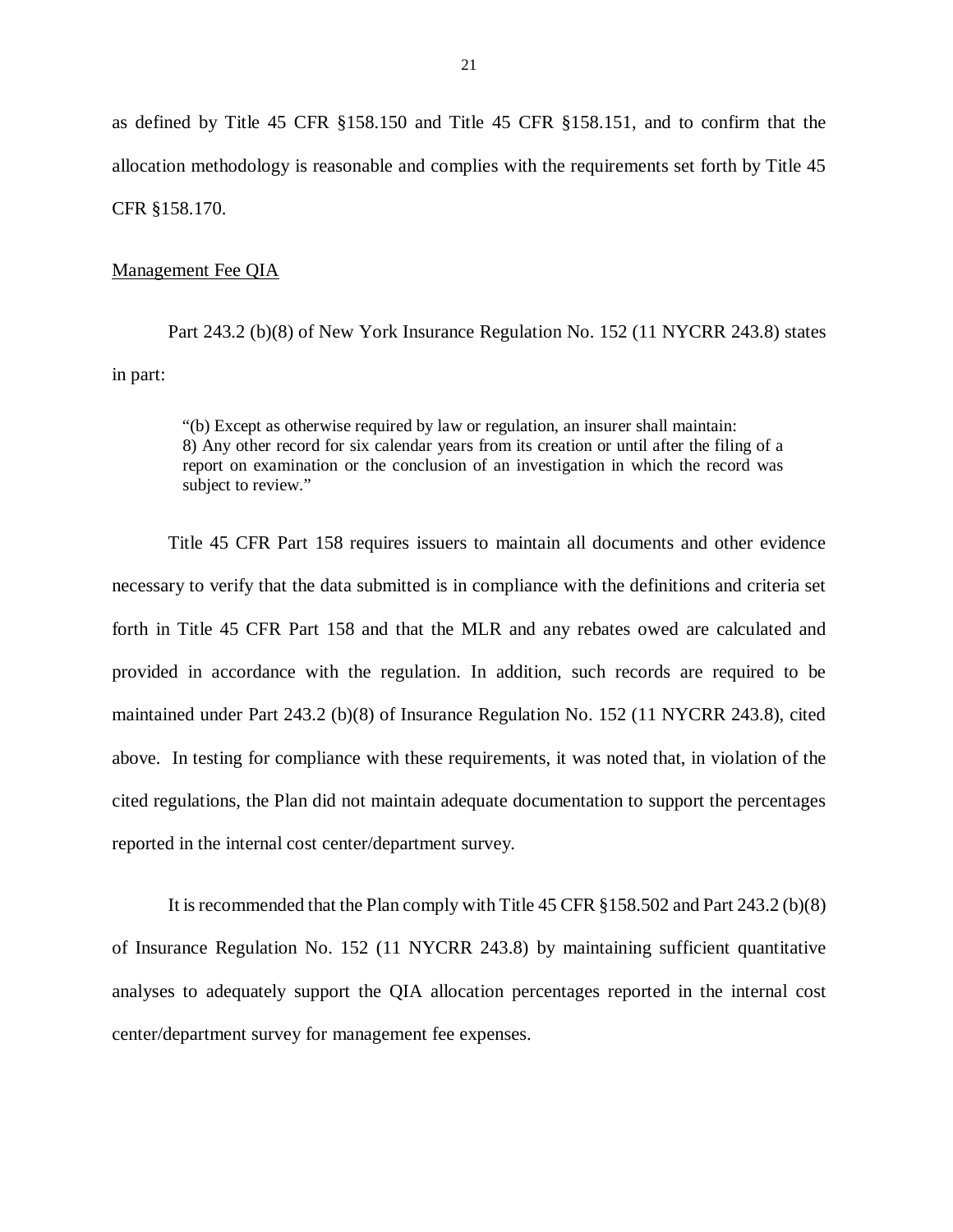Additionally, it was noted that the Plan classified certain overhead expense amounts as QIA expenses that did not qualify for such classification under Title 45 CFR §158.150 or the 2016 NAIC Annual Statement Instructions - Health. For some UHG overhead expense categories, such as Occupancy/Real Estate, there were expenses included that did not qualify as QIA, while, in others, such as Employee Recruitment, none of the expenses qualified as QIA. In a third category, the allocated percentages for items such as Capital Development and Depreciation, were inaccurate.

 It is recommended that the Plan only classify overhead expenses as QIA when such items are allowed pursuant to Federal Regulation 45 CFR §158.150 and the 2016 NAIC Annual Statement Instructions – Health.

 In testing the management fee QIA expenses for OHPNY's commercial line of business MLR calculation, it was noted that the Plan utilized expenses that did not relate to commercial product enrollees.

 It is recommended that the Plan exclude any non-commercial dedicated departments from the determination of the commercial management fee QIA blended rates.

## External Vendors QIA

 In establishing the expenses to apply to QIA for costs attributable to the use of external vendors, the Plan relies on surveys provided by those vendors, which are loaded into a matrix. However, it was noted during the examiner's review that the Plan did not have a key control in place to adequately mitigate the risk that inaccurate external vendors survey results that could be loaded into the survey matrix.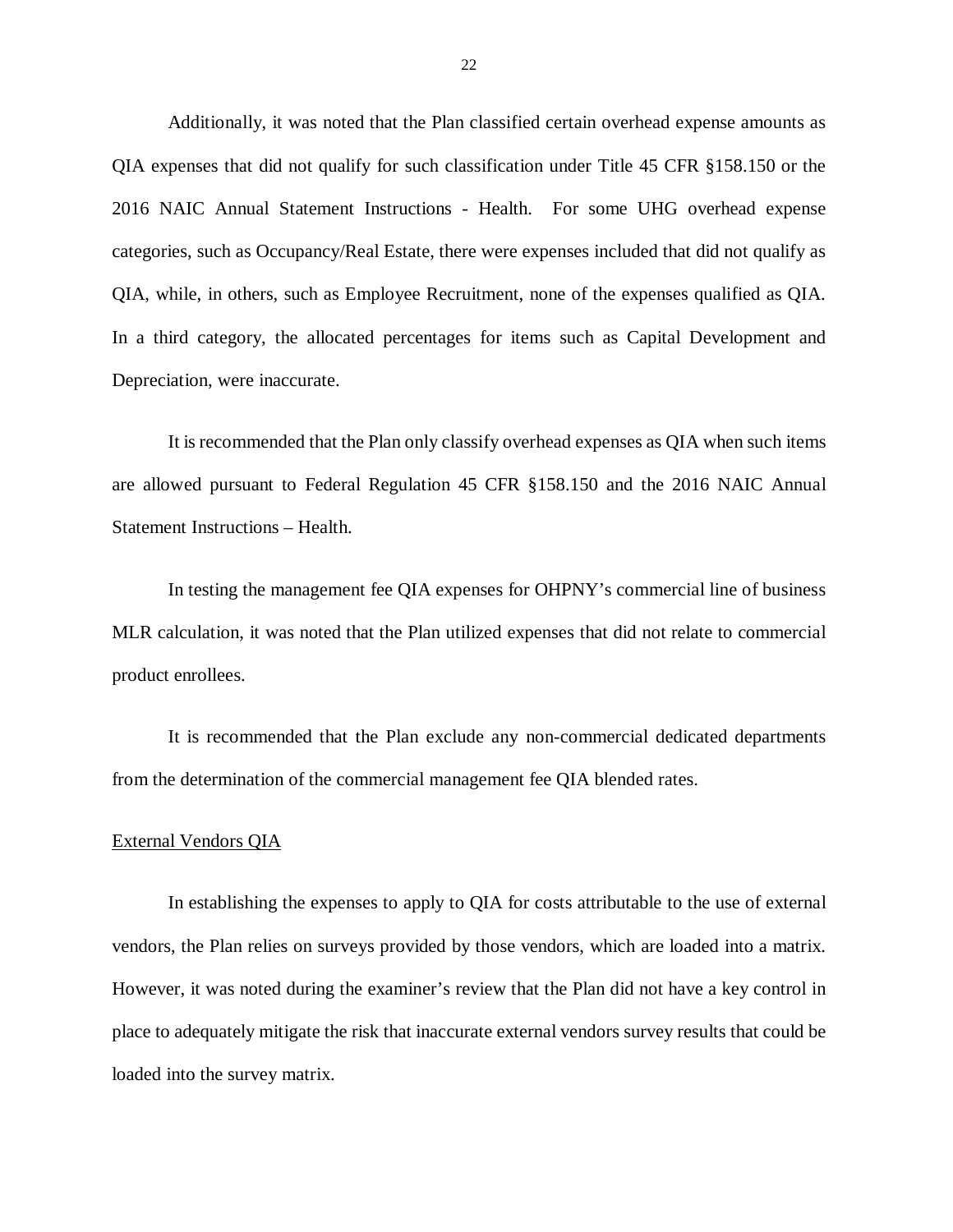It is recommended that the Plan develop and add a key control to adequately mitigate the risk that inaccurate external vendors survey results are loaded into the survey matrix.

 It was also noted that the operating effectiveness of one external vendor's key control was deemed to have failed because there was no formal documented review and signoff or verification that variances were resolved timely.

 It is recommended that the Plan maintain adequate documentation that supports the operating effectiveness of key internal controls.

 For one external vendor, the Plan incorrectly calculated the retrospective adjustment for newly established contract rates. As a result, the Plan's external vendor QIA expense for all market segments was overstated, albeit by an immaterial amount that did not impact any market's credibility-adjusted MLR.

 It is recommended that the Plan implement internal controls to ensure the use of proper contracted rates in the calculation and recording of the related external vendor expenses. Before a process is used other than the one noted in the contract, the Plan should obtain written documentation from the vendor with regards to the agreed upon process to be used.

 In some cases, the expenses related to the Plan's external vendors were allocated based on the Plan's departments' QIA allocation percentage, without consideration of the external vendor's own survey results.

 It is recommended that the Plan treat direct and indirect external vendors consistently and obtain surveys for external vendors regardless of whether the expense is indirectly allocated as part of the management fee QIA process. Further, the external vendor survey results should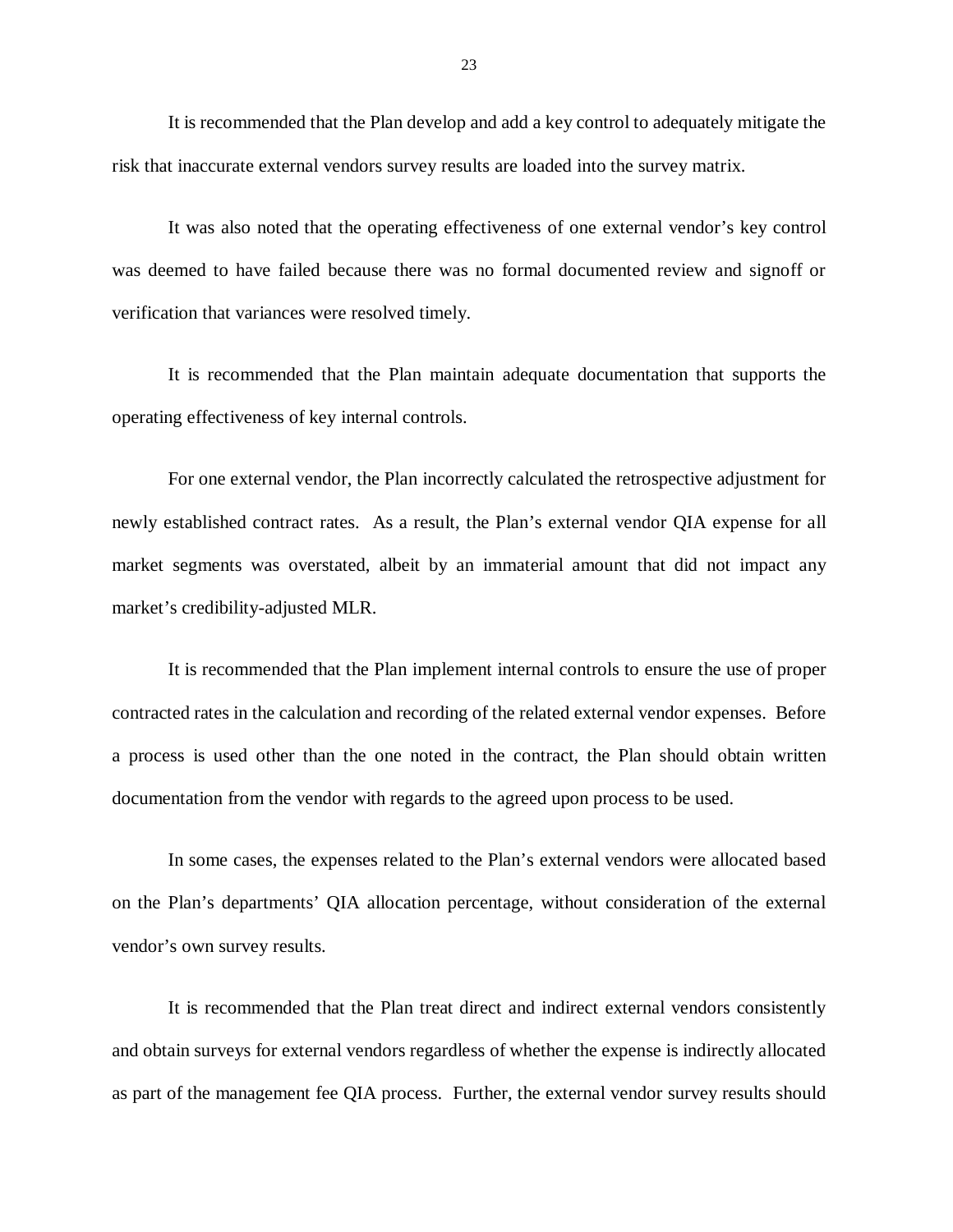be provided to the applicable departments for consideration in the determination of the department level management fee QIA percentage.

 The Plan's external vendor QIA expense allocation method disclosed on Part 6 of the MLR Annual Reporting Form was inconsistent with the actual external vendor QIA allocation method used by the Plan in that it did not include the allocation method for indirect external vendor expenses that was part of the management fee QIA allocation process.

 It is recommended that the Plan implement procedures to ensure it completes Part 6 of the MLR Annual Reporting Form in accordance with the MLR Annual Reporting Form Filing Instructions.

## Affiliated Vendors QIA

 Title 45 CFR Section 158.502 requires an issuer to maintain all documents and other evidence necessary to verify that the data submitted was in compliance with the definitions and criteria set forth in the Regulation. In testing for compliance with this requirement and Part 243.2 (b)(8) of Insurance Regulation No. 152 (11 NYCRR 243.8) cited elsewhere in this report, it was noted that the Plan had insufficient documentation to support the QIA allocation percentages contained in the service matrix surveys for affiliate vendors that were applied as QIA.

 It is recommended that the Plan comply with Title 45 CFR §158.502 and Part 243.2 (b)(8) of Insurance Regulation No. 152 (11 NYCRR 243.8) by implementing additional quantitative analyses to adequately support the QIA allocation percentage determination reported in the service matrix survey for its affiliate vendors.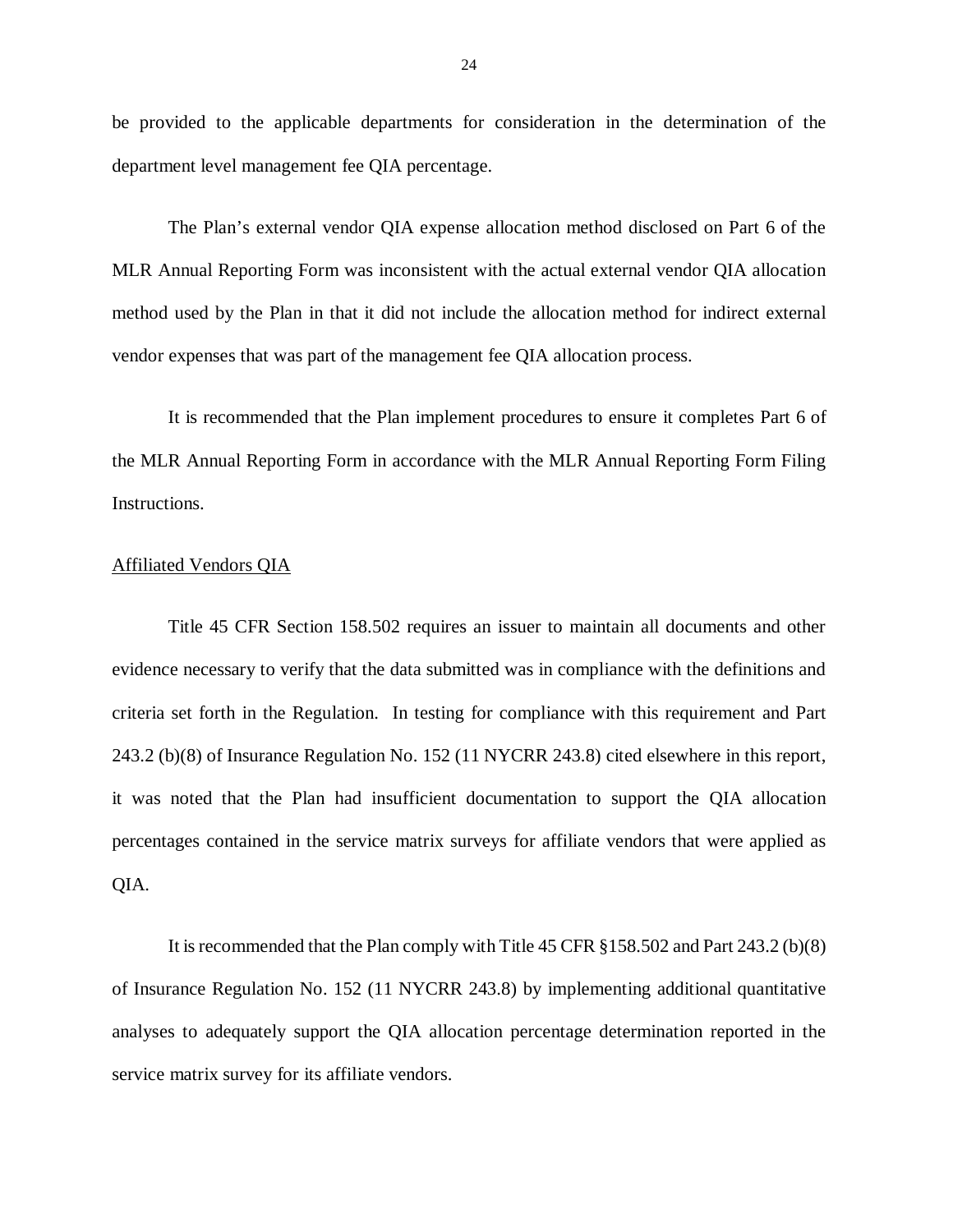It was also noted that the operating effectiveness of one affiliated vendor's key control was deemed to have failed because there was no formal documented review and signoff or verification that variances were resolved timely.

 It is recommended that the Plan maintain adequate documentation that supports the operating effectiveness of key internal controls.

 In consideration of the recommendations that have been made as regards QIA, it is recommended that the Plan update its process documentation to accurately reflect the QIA process currently in place and include a detailed end to end walkthrough of the entire QIA process covering affiliated vendors, external vendors and management fees including, but not limited to, screenshots, examples and referencing amongst worksheets.

## Cost Sharing Reductions ("CSR")

 The Plan correctly reported that there were no advanced payments of CSR received from HHS as a deduction from incurred claims on the MLR Annual Reporting Form.

## Federal Premium Stabilization Programs

 The examiner reviewed the accuracy of the amounts reported in connection with the Federal Transitional Reinsurance, Federal Risk Adjustment and Federal Risk Corridor Program as defined by Title 45 CFR §158.140(b)(4)(ii), including the verification of amounts to HHS program summary reports and the Plan's transactional records.

 Based on the procedures performed, the Plan's Federal premium stabilization programs amounts were accurately reported on the MLR Annual Reporting Form.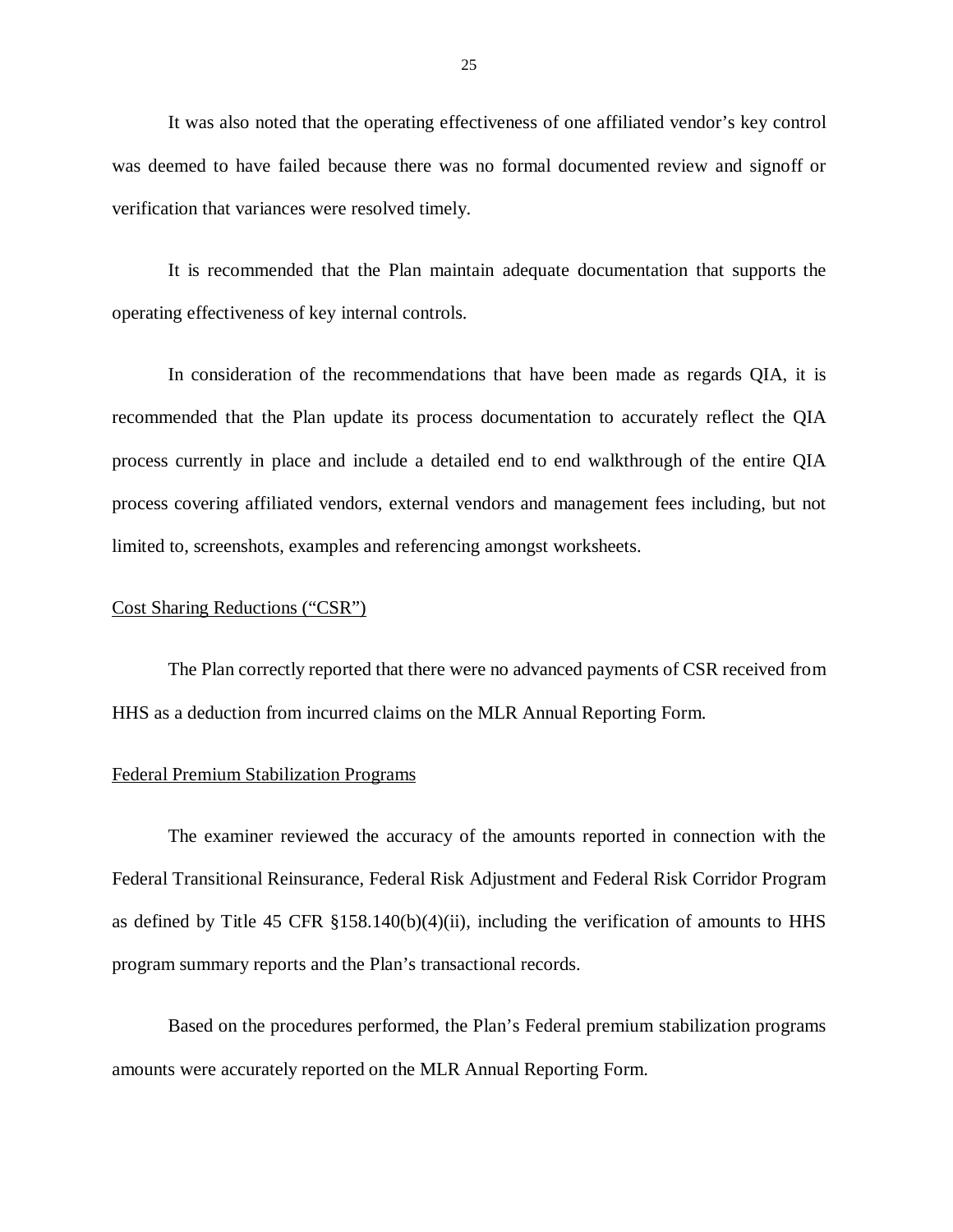#### <span id="page-27-0"></span> $B<sub>1</sub>$ **MLR Denominator**

 According to Title 45 CFR §158.22(c), the denominator of the MLR calculation is comprised of premium revenue, as defined in 45 CFR §158.130, minus federal and state taxes and licensing and regulatory fees, described in 45 CFR §158.161(a), and 45 CFR §158.162(a)(1) and  $(b)(1)$ .

## Earned Premiums

 The examiner reviewed the accuracy and appropriateness of the amounts reported within earned premiums as defined by Title 45 §CFR 158.130, including the verification of the data used by the Plan to calculate earned premium and the validation of a sample of policy premium reported by the Plan. In addition, the examiner reviewed the accuracy of the Plan's policies and procedures for determining and assigning market classification as defined by the requirements of Title 45 §CFR 158.220.

 Based on the procedures performed, the Plan's earned premiums were accurately and appropriately reported and the Plan's market classification policies and procedures were consistent with the requirements of Title 45 §CFR 158.220 for each market segment on the MLR Annual Reporting Form.

## Federal and State Taxes and Licensing or Regulatory Fees

 The examiner reviewed the accuracy and appropriateness of Federal and State taxes and licensing or regulatory fees, including confirmation that the allocation methodology was reasonable and complied with the requirements set forth by Title 45 CFR §158.170 and that taxes were reported in accordance with the provisions of Title 45 CFR §158.161 and Title 45 CFR §158.162.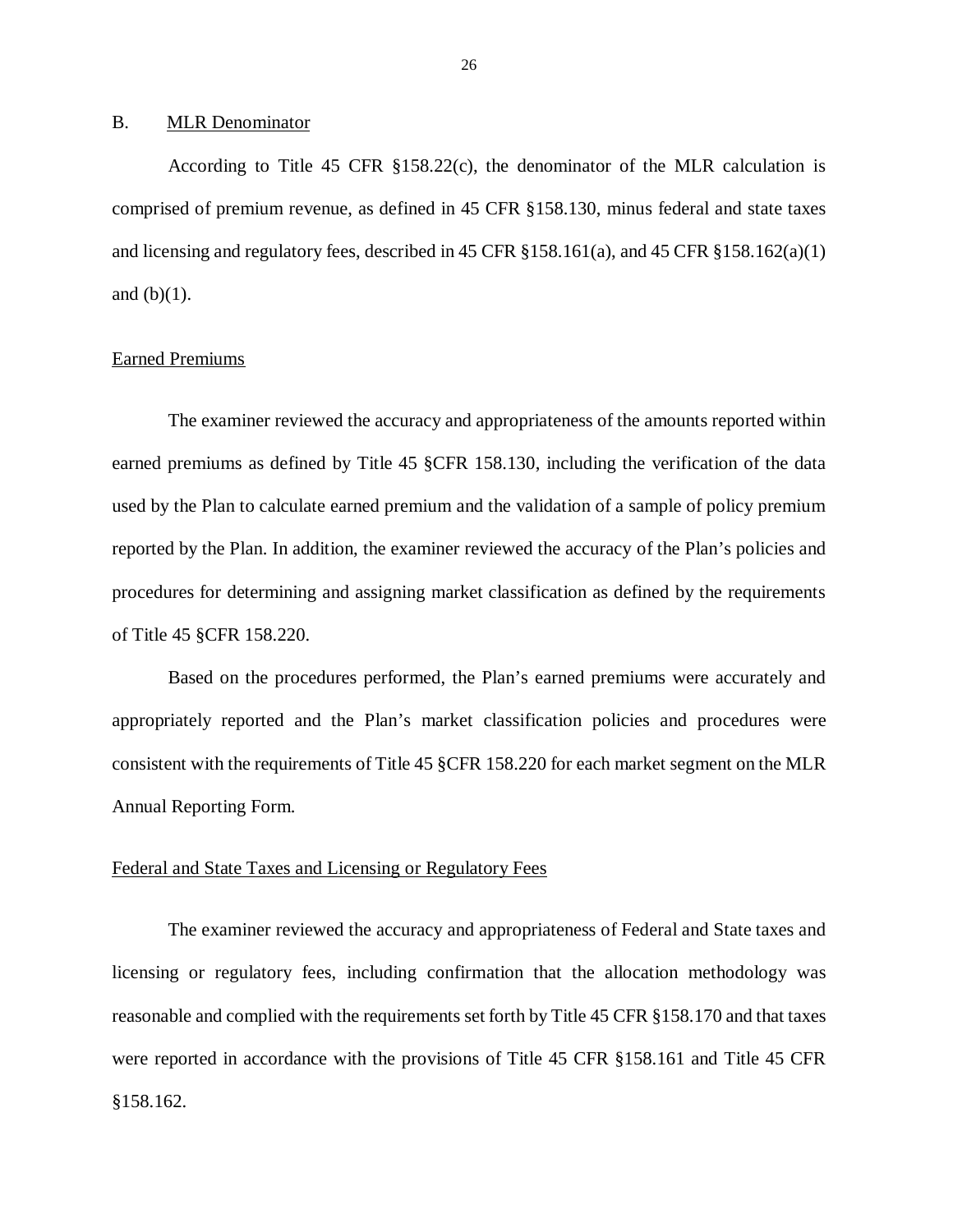<span id="page-28-0"></span> Based on the procedures performed, the Plan's allocation methodology is reasonable and the Federal and State taxes and licensing/regulatory fees were accurately and appropriately reported for each market segment on the MLR Annual Reporting Form.

#### $C_{\cdot}$ Credibility Adjustment

 According to Title 45 CFR§158.232, the credibility adjustment is the product of the base credibility factor multiplied by the deductible factor. The examiner reviewed the underlying data utilized in the determination of the base credibility and deductible factors, tested the accuracy of the calculation of the base credibility and deductible factors and the resulting credibility adjustment for the individual, small and large group markets. The Plan elected to use a deductible factor of 1.0, in lieu of calculating a deductible factor, which has no impact on the Credibility-Adjusted MLR.

 Based on the procedures performed, the Plan's base credibility factor, deductible factor and credibility adjustment were accurately calculated and reported for each market segment on the MLR Annual Reporting Form.

#### D. Credibility-Adjusted MLR

 According to Title 45 CFR §158.221(a), the calculation of the MLR is the ratio of the numerator to the denominator, plus the credibility adjustment. The examiner recalculated the credibility-adjusted MLR in accordance with 45 CFR Part 158 and the applicable MLR Annual Reporting Form Filing Instructions and determined the Plan's credibility-adjusted MLR amounts were accurately calculated for each market segment on the MLR Annual Reporting Form.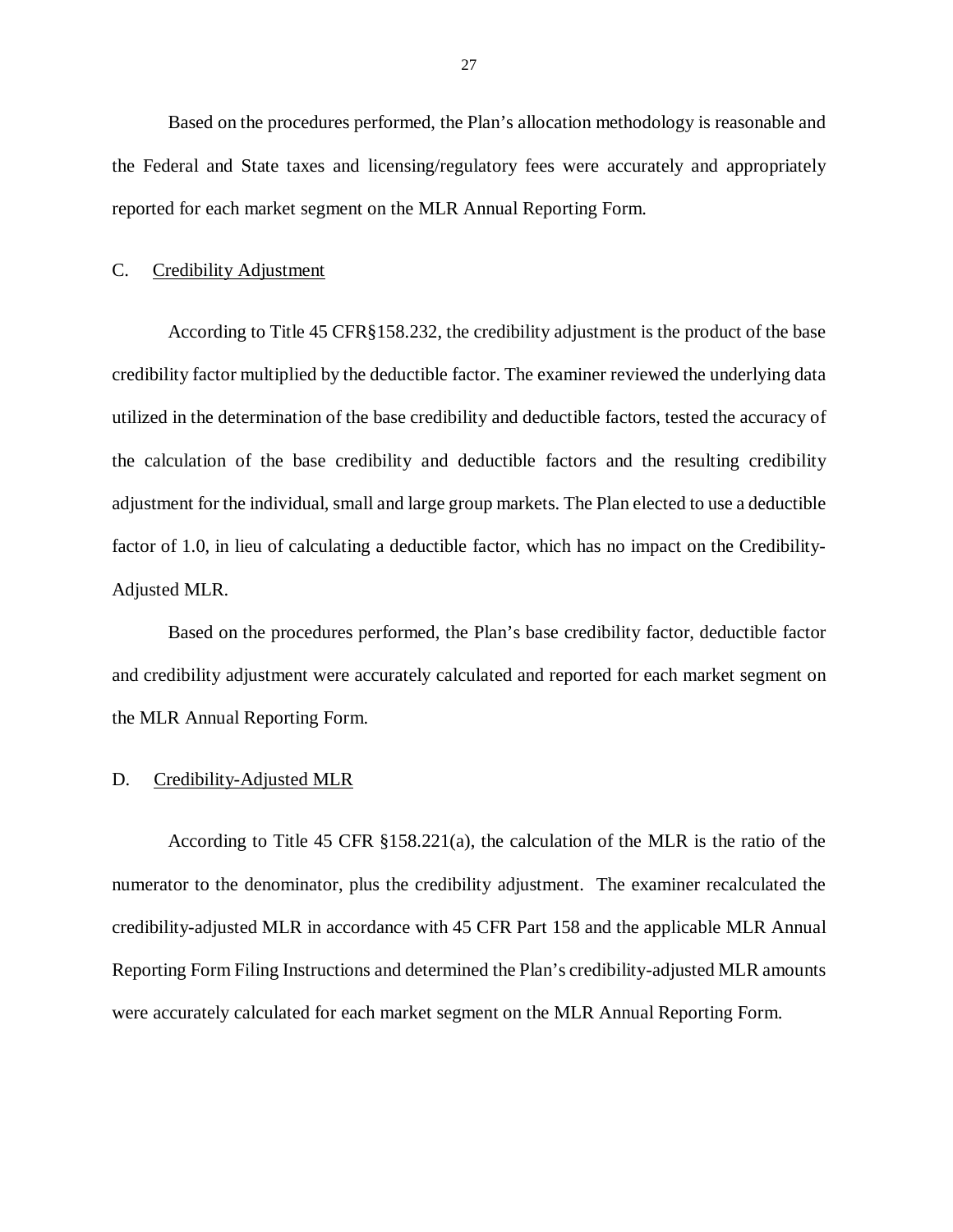#### <span id="page-29-0"></span>E. Rebate Disbursement and Notice

 According to Title 45 CFR §158.240, a rebate is required to be paid no later than September 30, following the MLR reporting year if an insurer's credibility-adjusted MLR is less than the MLR standard (82% for the individual and small group markets and 85% for the large group market). Based on the examiner's review of the credibility-adjusted MLR for each market segment, the Plan exceeded the New York MLR standard, and thus was not required to pay rebates to its enrollees.

 According to Title 45 CFR §158.251, a notice of rebate is required when the credibility- adjusted MLR does not exceed the New York MLR standard. Since the Plan's credibility- adjusted MLR for the individual, small group and large group markets exceed the MLR standard for each market segment a notice was not required to be issued by the Plan.

#### F. **Impact on Risk-Based Capital**

 According to Title 45 CFR §158.270(a), rebate payments having any adverse impact on the Plan's Risk-Based Capital ("RBC") level requires notification by the Department to the Secretary of the HHS. Based on the examiner's review, the Plan's credibility-adjusted MLR exceeded the minimum percentage for all market segments, and no rebates were issued, therefore there was no impact on the RBC level that would warrant notification to the Secretary of HHS.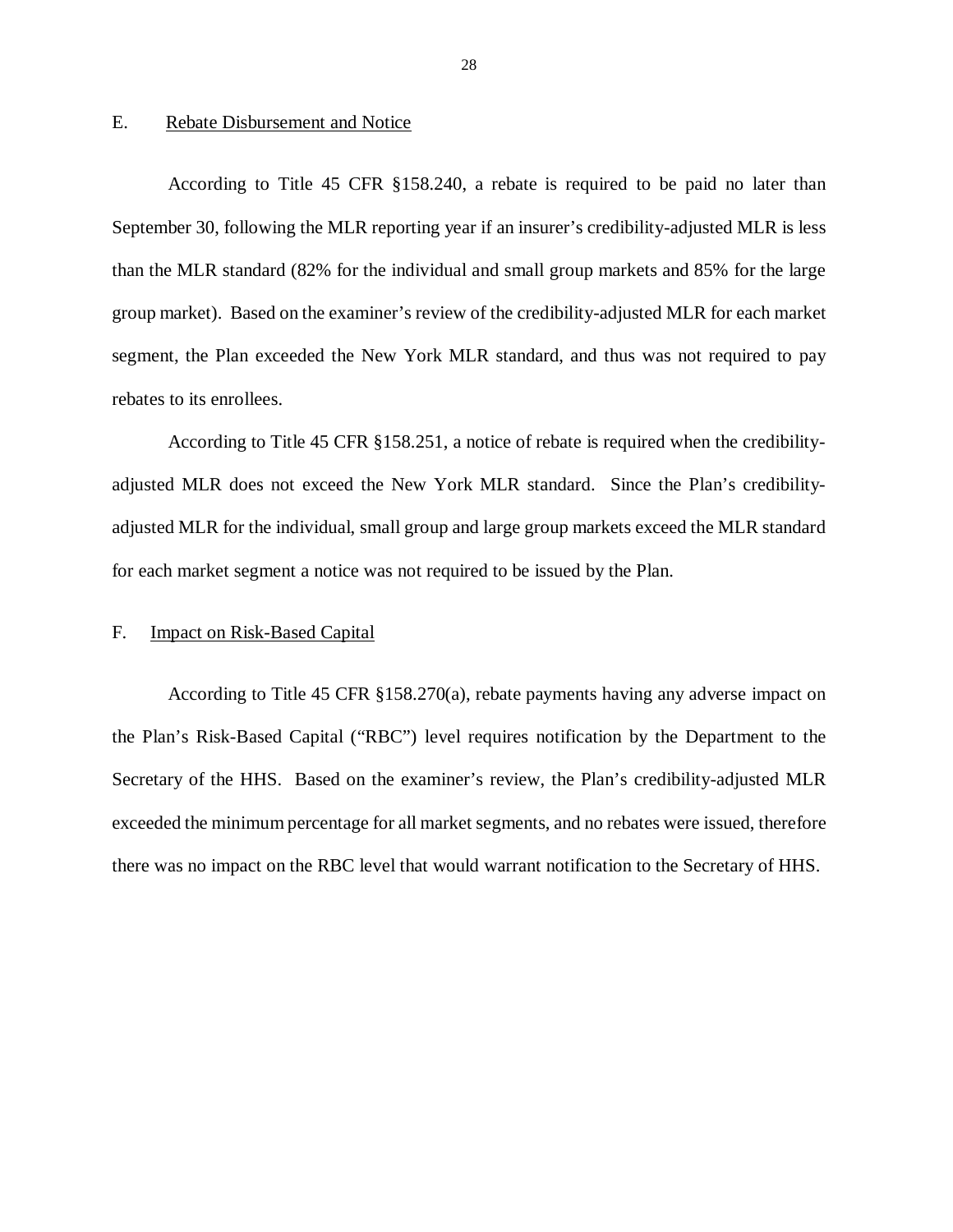## **4. FINANCIAL STATEMENTS**

<span id="page-30-0"></span> The following statements show the assets, liabilities, and surplus as of December 31, 2016, as contained in the Plan's 2016 filed annual statement, a condensed summary of operations and a reconciliation of the surplus account for each of the years under review. The examiner's review of a sample of transactions did not reveal any differences which materially affected the Plan's financial condition as presented in its financial statements contained in the December 31, 2016 filed annual statement

## Independent Accountants

 The firm Deloitte & Touche, LLP ("D&T") was retained by OHP-NY to audit the Plan's combined statutory basis statements of financial position as of December 31<sup>st</sup> of each year in the examination period and the related statutory basis statements of operations, surplus, and cash flows for the year then ended.

D&T concluded that the statutory financial statements presented fairly, in all material respects, the financial position of the HMO at the respective audits. Balances reported in these audited financial statements were reconciled to the corresponding years' annual statements with no discrepancies noted.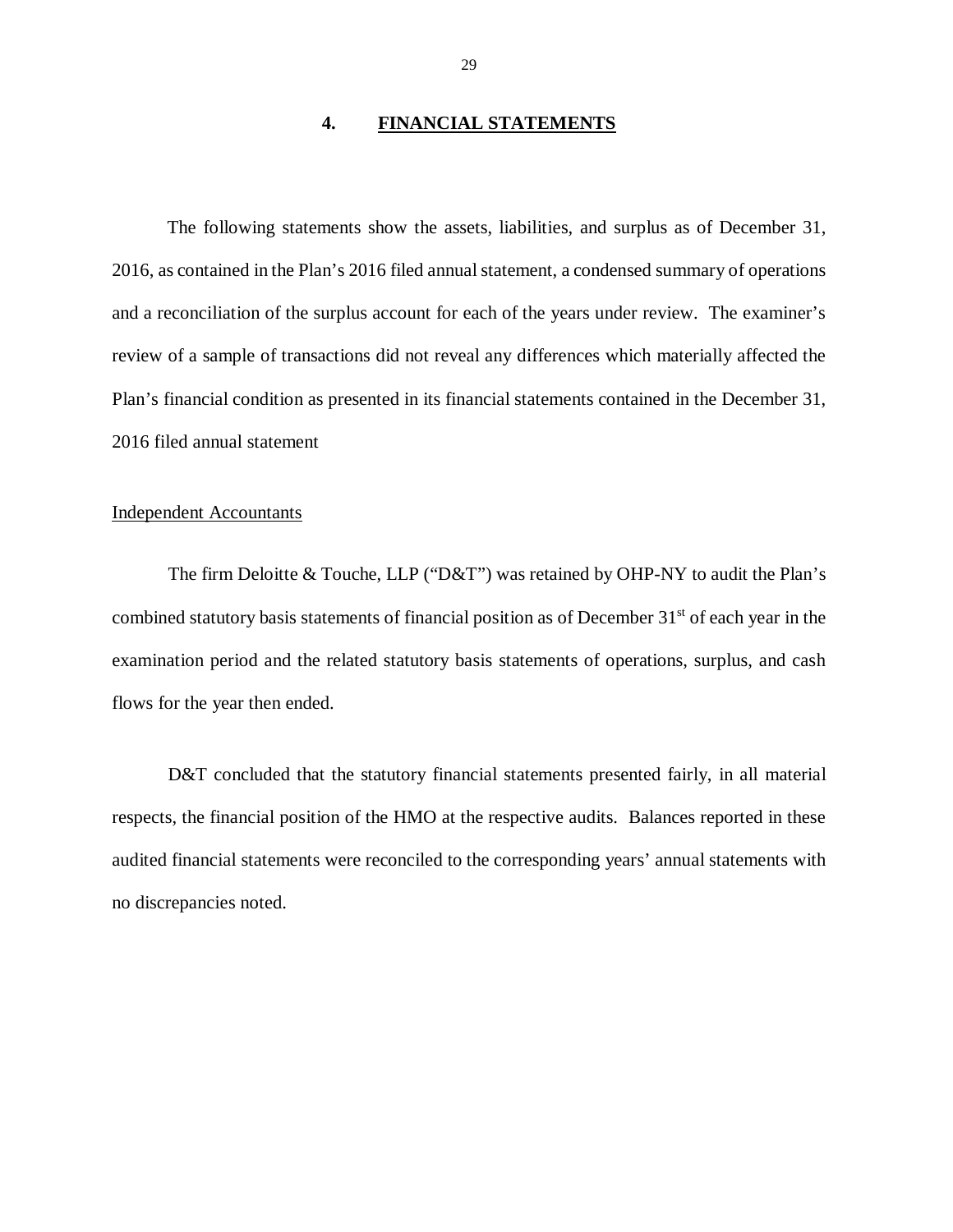### A. **Balance Sheet**

Assets

| <b>Bonds</b>                                         | \$361,901,019 |
|------------------------------------------------------|---------------|
| Common stock                                         |               |
| Cash and short-term investments                      | 23,864,709    |
| Investment income due and accrued                    | 2,409,334     |
| Uncollected premiums and agents' balances in the     |               |
| course of collection                                 | 1,583,555     |
| Accrued retrospective premiums and contracts subject |               |
| to redetermination                                   | 113,296,233   |
| Amounts recoverable from reinsurers                  | 25,129,401    |
| Amounts receivable relating to uninsured plans       | 4,295,344     |
| Current federal and foreign income tax recoverable   |               |
| and interest thereon                                 | 22,913,076    |
| Net deferred tax asset                               | 7,147,141     |
| Receivable from parent, subsidiaries and affiliates  | 11,386,504    |
| Health care and other amounts receivable             | 35,673,672    |
| Aggregate write-ins for other than invested assets   | 5,206,756     |
| Total assets                                         | \$614,806,744 |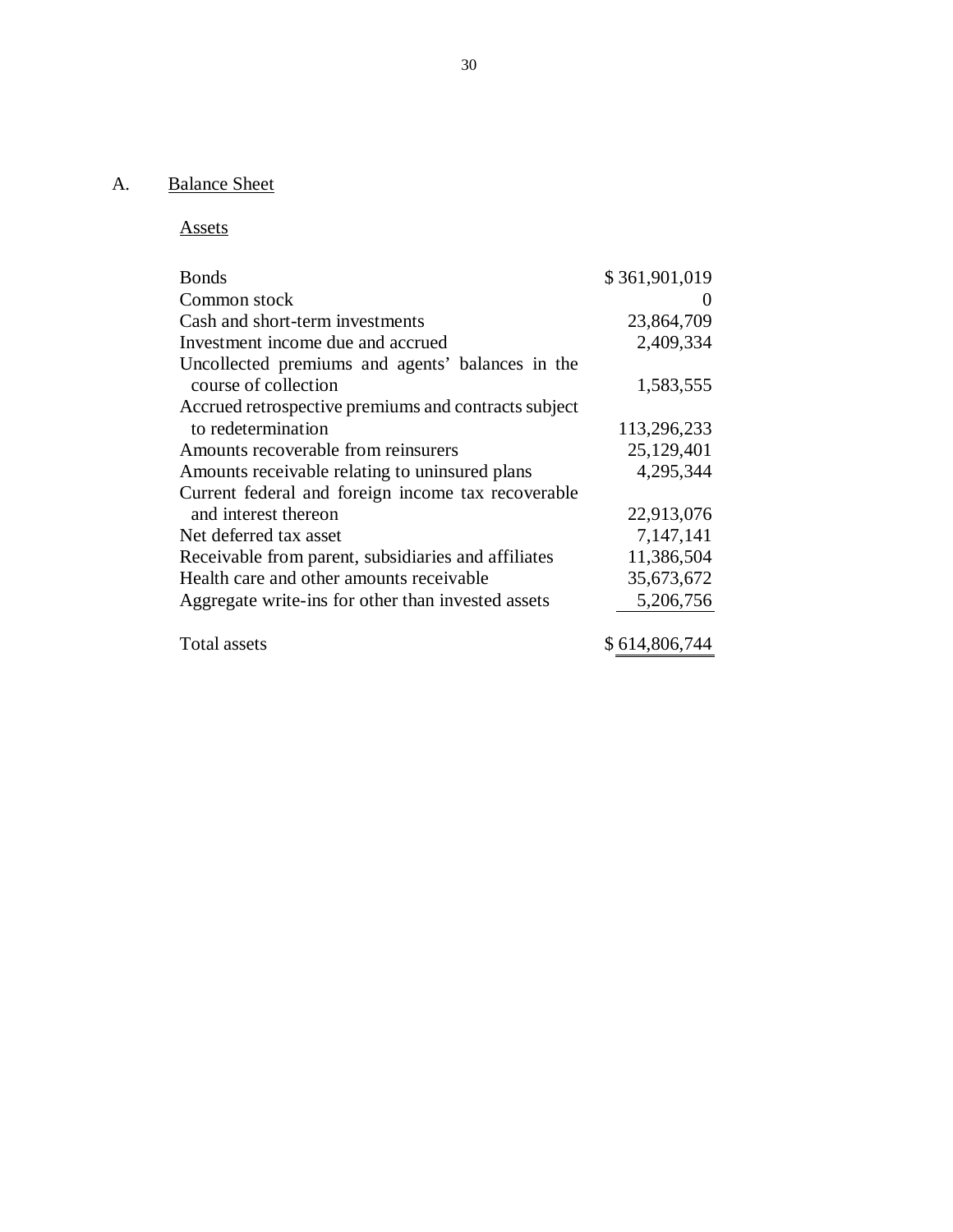## **Liabilities**

| Accrued medical incentive pools and bonus amounts<br>Unpaid claims adjustment expenses<br>Aggregate health policy reserves<br>Aggregate health claim reserves<br>Premiums received in advance<br>General expenses due or accrued<br>Ceded reinsurance premiums payable | 22,623,470<br>1,897,903<br>14,768,877<br>136,614<br>36, 562, 775 |
|------------------------------------------------------------------------------------------------------------------------------------------------------------------------------------------------------------------------------------------------------------------------|------------------------------------------------------------------|
|                                                                                                                                                                                                                                                                        |                                                                  |
|                                                                                                                                                                                                                                                                        |                                                                  |
|                                                                                                                                                                                                                                                                        |                                                                  |
|                                                                                                                                                                                                                                                                        |                                                                  |
|                                                                                                                                                                                                                                                                        |                                                                  |
|                                                                                                                                                                                                                                                                        | 7,849,030                                                        |
|                                                                                                                                                                                                                                                                        | 194,155                                                          |
| Amounts withheld or retained for the account of others                                                                                                                                                                                                                 | 151                                                              |
| Remittance and items not allocated                                                                                                                                                                                                                                     | 876,149                                                          |
| Liability for amounts held under uninsured accident                                                                                                                                                                                                                    | 26, 272, 773                                                     |
| Aggregate write-ins for other liabilities                                                                                                                                                                                                                              | 1,051,140                                                        |
| <b>Total liabilities</b>                                                                                                                                                                                                                                               | \$332,372,406                                                    |
| Capital and surplus                                                                                                                                                                                                                                                    |                                                                  |
| Common capital stock                                                                                                                                                                                                                                                   | 19                                                               |
| Gross paid in and contributed surplus                                                                                                                                                                                                                                  | 61,684,743                                                       |
| <b>NYS</b> Contingent Reserve                                                                                                                                                                                                                                          | 213,486,977                                                      |
| Unassigned funds                                                                                                                                                                                                                                                       | 7,262,599                                                        |
| Total capital and surplus                                                                                                                                                                                                                                              | \$282,434,338                                                    |
| Total liabilities, capital and surplus<br>\$                                                                                                                                                                                                                           | 614,806,744                                                      |

 Note: The Internal Revenue Service has not conducted any audits of the income tax returns filed on behalf of the Plan through tax year 2016. The examiner is unaware of any potential exposure of the Plan to any tax assessments and no liability has been established herein relative to such contingency.

 OHP-NY files its tax returns on a consolidated basis with other affiliated companies within the UHG holding company.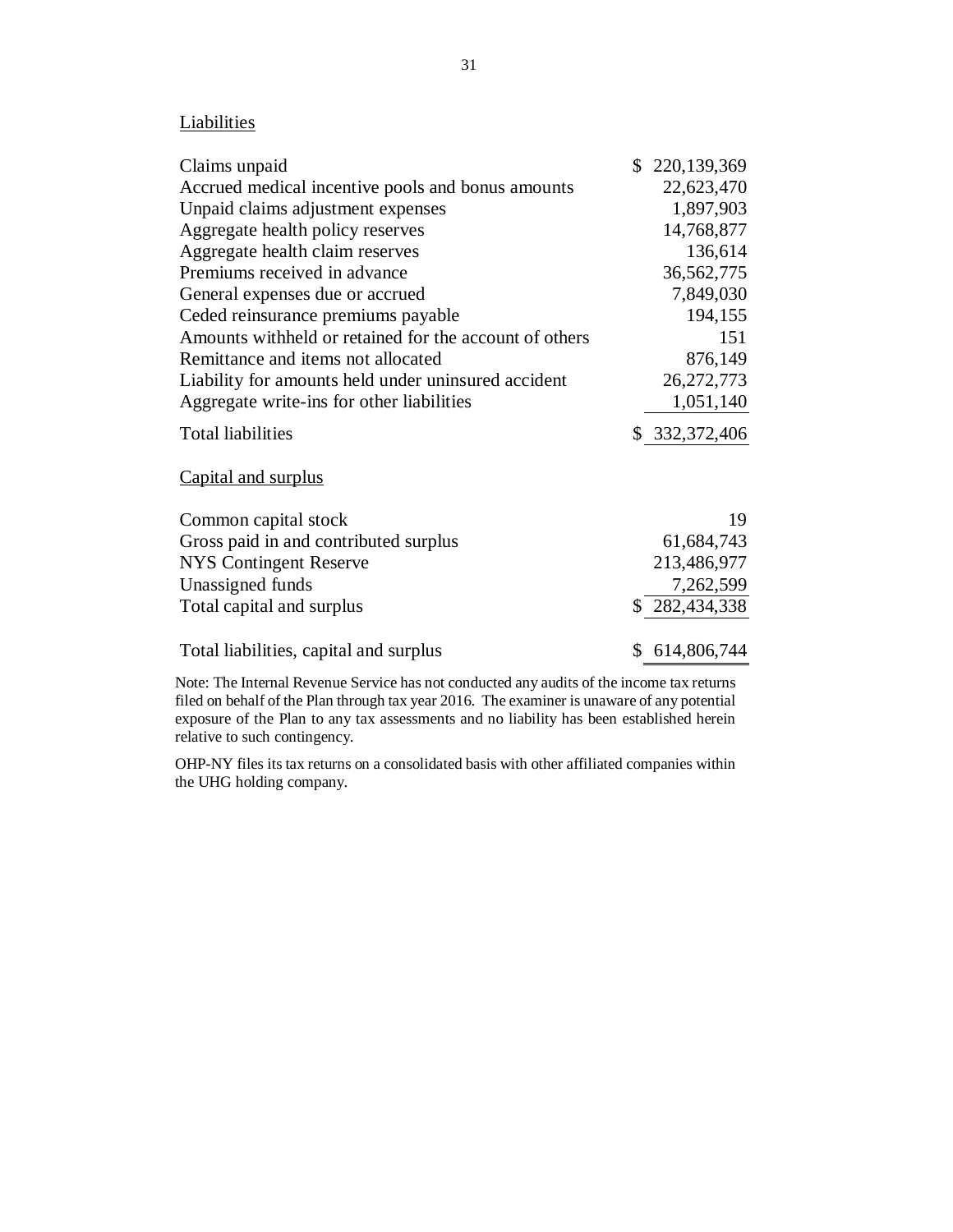B. Statement of Revenue, Expenses and Capital and Surplus

Capital and surplus decreased \$893,373,594 during the four-year examination period,

January 1, 2013 through December 31, 2016, detailed as follows:

## Revenue

| Net premium income                                      | \$8,045,593,792 |                   |
|---------------------------------------------------------|-----------------|-------------------|
| Change in unearned premium reserves and reserves        |                 |                   |
| for rate credits                                        | 8,394,571       |                   |
| Aggregate write-ins for other health care related       | $\theta$        |                   |
| revenues                                                |                 |                   |
| Total revenues                                          |                 | \$8,053,988,363   |
| <b>Hospital and Medical Expenses</b>                    |                 |                   |
| Hospital/medical benefits                               | \$5,360,117,708 |                   |
| Other professional services                             | 92,898,226      |                   |
| Outside referrals                                       | 0               |                   |
| Emergency room and out-of-area                          | 507,433,667     |                   |
| Prescription drugs                                      | 850,663,167     |                   |
| Incentive pools, withhold adjustments and bonus         |                 |                   |
| amounts                                                 | 53,116,430      |                   |
| Net reinsurance recoveries                              | (167, 812, 917) |                   |
| Total hospital and medical                              | \$6,696,416,281 |                   |
| Administrative expenses                                 |                 |                   |
| Claims adjustment expenses                              | 263,629,911     |                   |
| General administrative expenses                         | 792,990,003     |                   |
| Increase in reserves for A&H contracts                  | (6,602,000)     |                   |
| Total underwriting deductions                           |                 | \$7,746,434,195   |
| Net underwriting gain                                   |                 | \$<br>307,554,168 |
| Net investment income earned                            |                 | 49,142,003        |
| Net realized capital gains                              |                 | 11,259,363        |
| Net loss from agents or premium balances charged<br>off |                 | (2,314,668)       |
| Aggregate write-ins for other income or expenses        |                 | 149,752           |
| Net income before federal income taxes                  |                 | \$<br>365,790,618 |
| Federal and foreign income taxes incurred               |                 | 150,828,765       |
| Net income                                              |                 | \$<br>214,961,853 |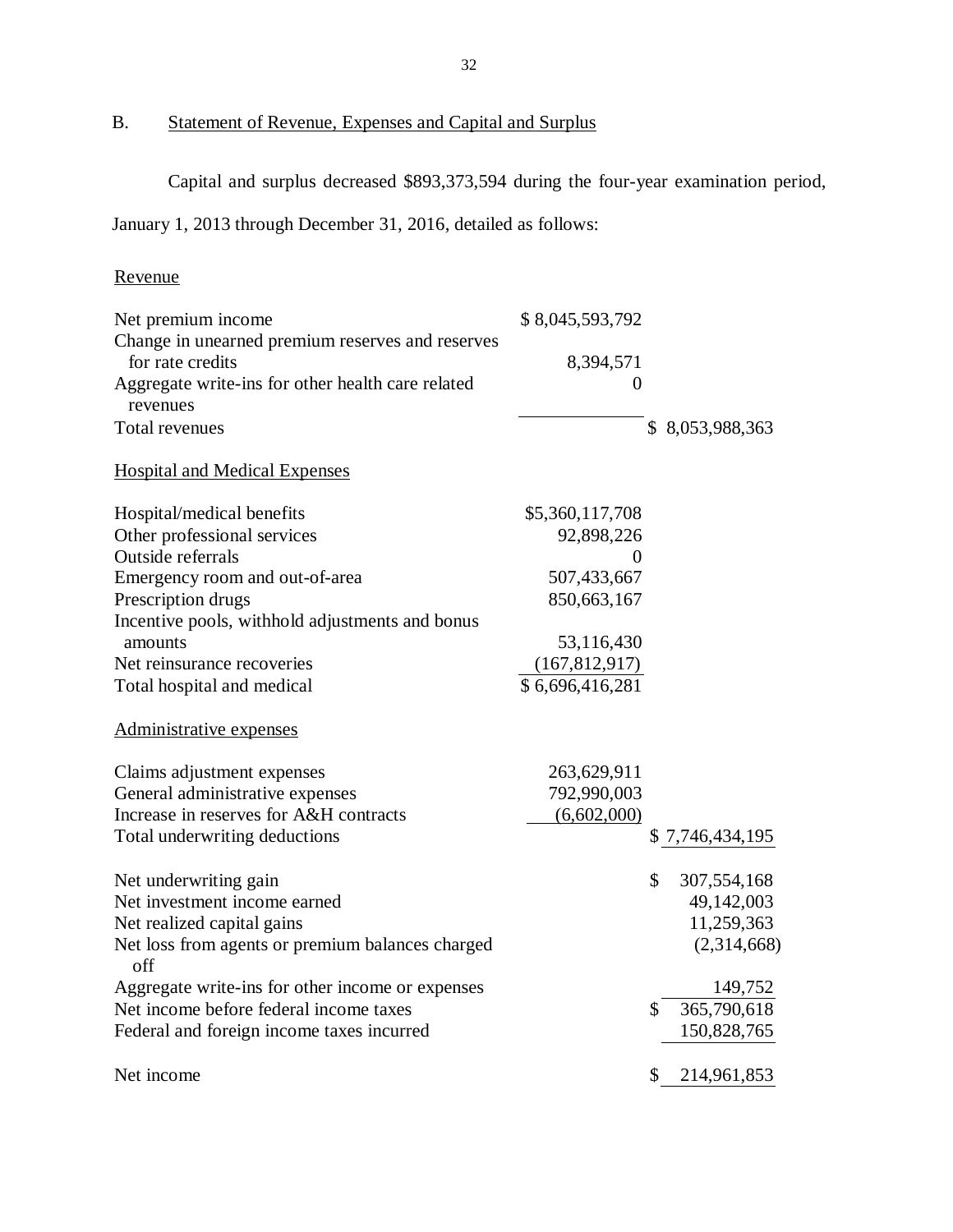## Change in Capital and Surplus

Capital and Surplus, per report on examination,

| as of December 31, 2012                         |                | \$             | 1,175,807,932     |
|-------------------------------------------------|----------------|----------------|-------------------|
|                                                 | Gains in       | Losses in      |                   |
|                                                 | <b>Surplus</b> | <b>Surplus</b> |                   |
| Net income                                      | \$214,961,853  |                |                   |
| Change in net unrealized capital gains          |                | 651, 105, 591  |                   |
| Change in net deferred income tax               |                | 8,200,860      |                   |
| Change in non-admitted assets                   | 10,149,044     |                |                   |
| Surplus adjustments                             |                | 20,500,000     |                   |
| Dividends to stockholders                       |                | 380,000,000    |                   |
| Aggregate write-ins for gains or losses in      |                |                |                   |
| surplus                                         |                | 58,678,040     |                   |
| Net decrease in capital and surplus             |                |                | (893, 373, 594)   |
| Capital and Surplus, per report on examination, |                |                |                   |
| as of December 31, 2016                         |                |                | \$<br>282,434,338 |
|                                                 |                |                |                   |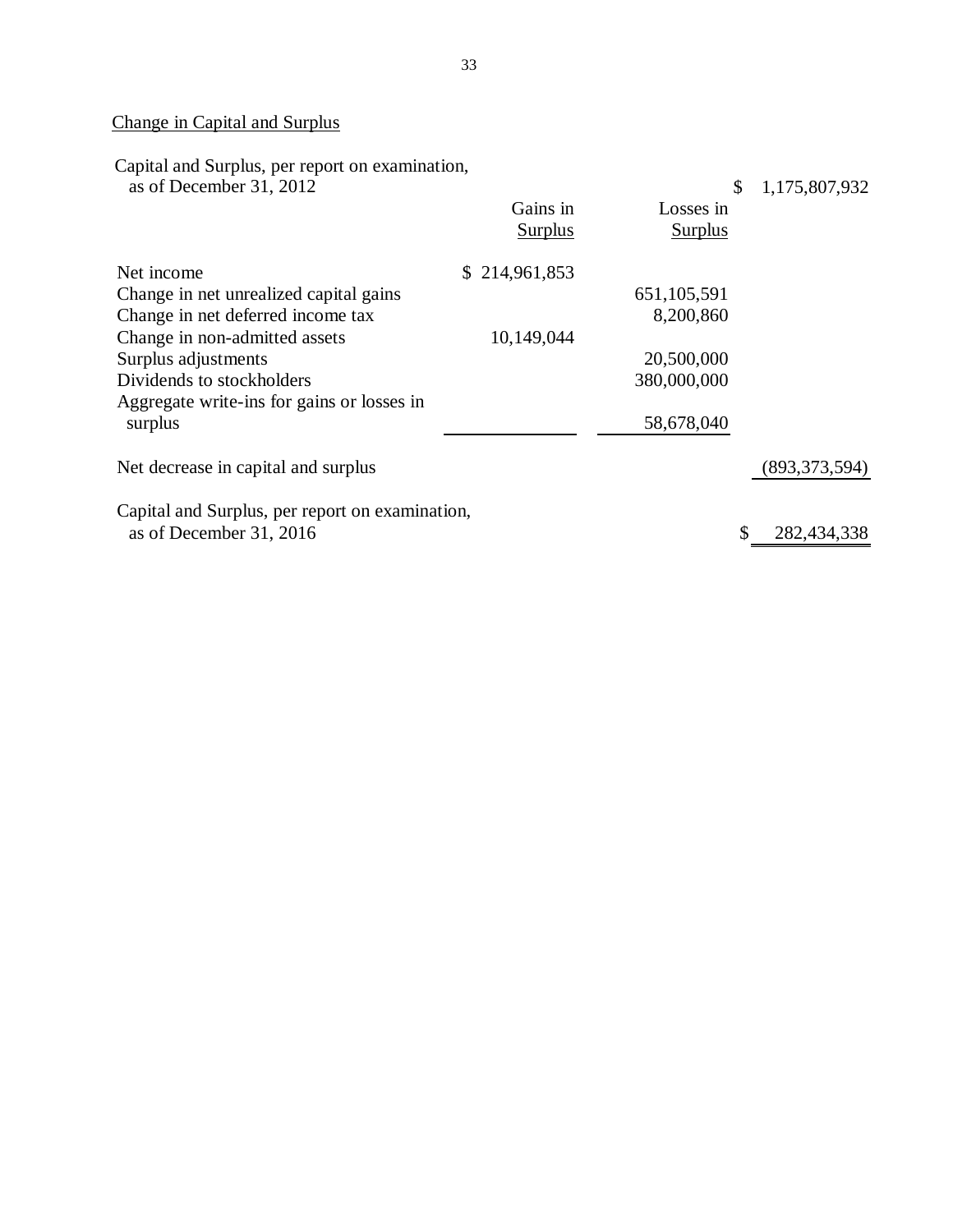## **5. AGGREGATE RESERVES AND CLAIMS UNPAID**

<span id="page-35-0"></span> The examination liability of \$220,129,369 for the above captioned account is the same as the amount reported by the Plan as of December 31, 2016.

 The examination analysis of the claims unpaid reserve was conducted in accordance with generally accepted actuarial principles and practices and was based on statistical information contained in the Plan's internal records and filed annual statements as verified during the examination. The examination reserve was based upon actual payments made through a point in time, plus an estimate for claims remaining unpaid at that date. Such estimate was calculated based on actuarial principles, which utilized the Plan's past experience in projecting the ultimate cost of claims incurred on or prior to December 31, 2016.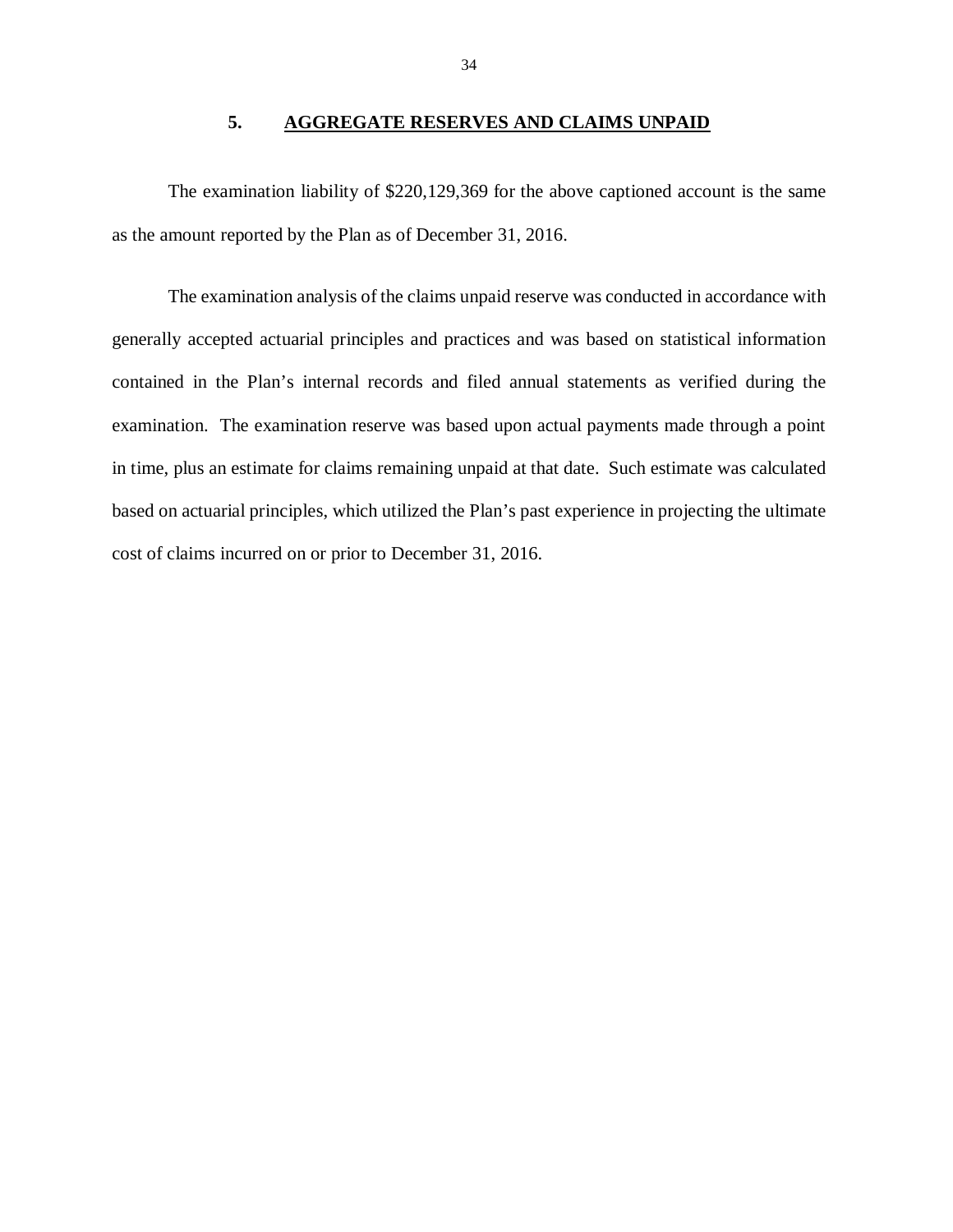#### **6. COMPLIANCE WITH PRIOR REPORT ON EXAMINATION**

<span id="page-36-0"></span> The prior report on examination, as of December 31, 2012, contained the following three comments and recommendations pertaining to the financial portion of the examination (page number refers to the prior report on examination):

## **ITEM NO.**

## PAGE NO.

## 1. Accounts and Records

 It is recommended that management should continue to make 28 progress related to aligning operational Information Technology practices with existing policies, including the introduction of processes and technologies that can help ensure policy compliance.

 *The HMO has complied with this recommendation.* 

## 2. **Internal Controls**

 It is recommended that the Plan change its approach to the 28 documenting and testing of internal controls to enact best practices. It is noted that the definition of "Best Practice" may differ among authoritative sources.

 *The HMO has complied with this recommendation.* 

## 3. Reinsurance Disclosure

 It is recommended that management add a description of the New 28 York Stop Loss Agreement in the Reinsurance footnote of the Annual Statement and disclose the recoverable amount. Subsequent to the examination period, the Plan complied with this recommendation.

 *The HMO has not complied with this recommendation. The reinsurance disclosure was inadvertently left off the December 31, 2016 annual NAIC filed report.*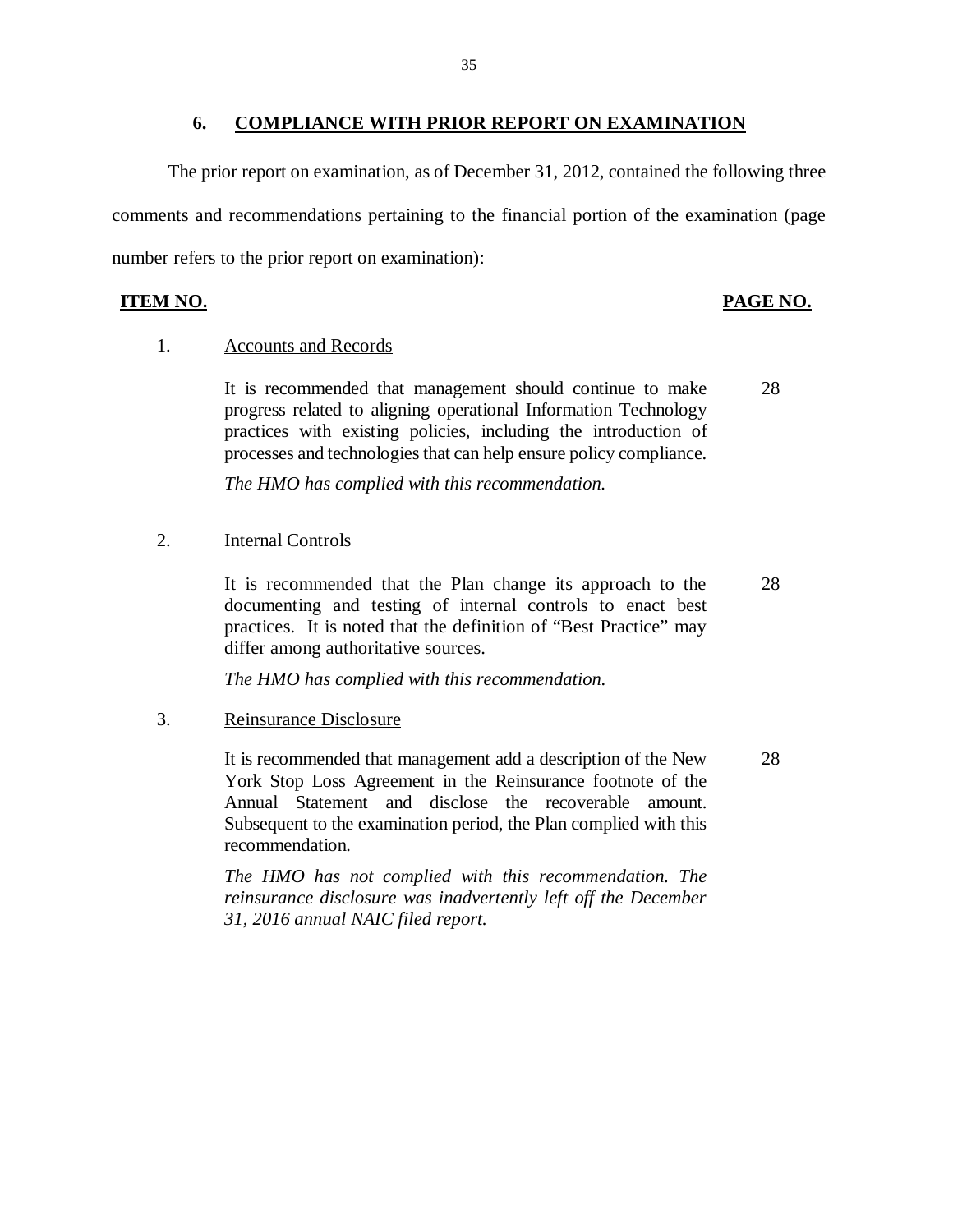#### **7. SUMMARY OF COMMENTS AND RECOMMENDATIONS**

## **ITEM**

## **PAGE NO.**

#### **Internal Audit Department** A.

 timely communication of significant control deficiencies and their remediation to the independent audit committee. It is recommended that the Plan adopt a formal process for the 11

#### Territory and Plan of Operations B.

- i. It is recommended that the Plan comply with New York Department of Health Law Section 2807-d(1)(a) by instituting controls to ensure that all facilities for which the Surcharge is due are properly identified within the system. 13
- ii. It is further recommended that OHP-NY determine the total amount of additional liability to NYHCRA and pay such fees. 13

#### C. Reinsurance

 It is recommended that management add a description of the New York Stop Loss Agreement in the Reinsurance footnote of the Annual Statement and disclose the amounts recoverable. 14

 This comment was also included in the prior report of examination as of 12/31/12.

 Medical Loss Ratio Reporting D.

## Quality Improvement Activities

 i. It is recommended that the Plan comply with Title 45 CFR §158.502 and Part 243.2 (b)(8) of Insurance Regulation No. 152 (11 NYCRR 243.8) by maintaining sufficient quantitative analyses to adequately support the QIA allocation percentages reported in the internal cost center/department survey for management fee expenses. 21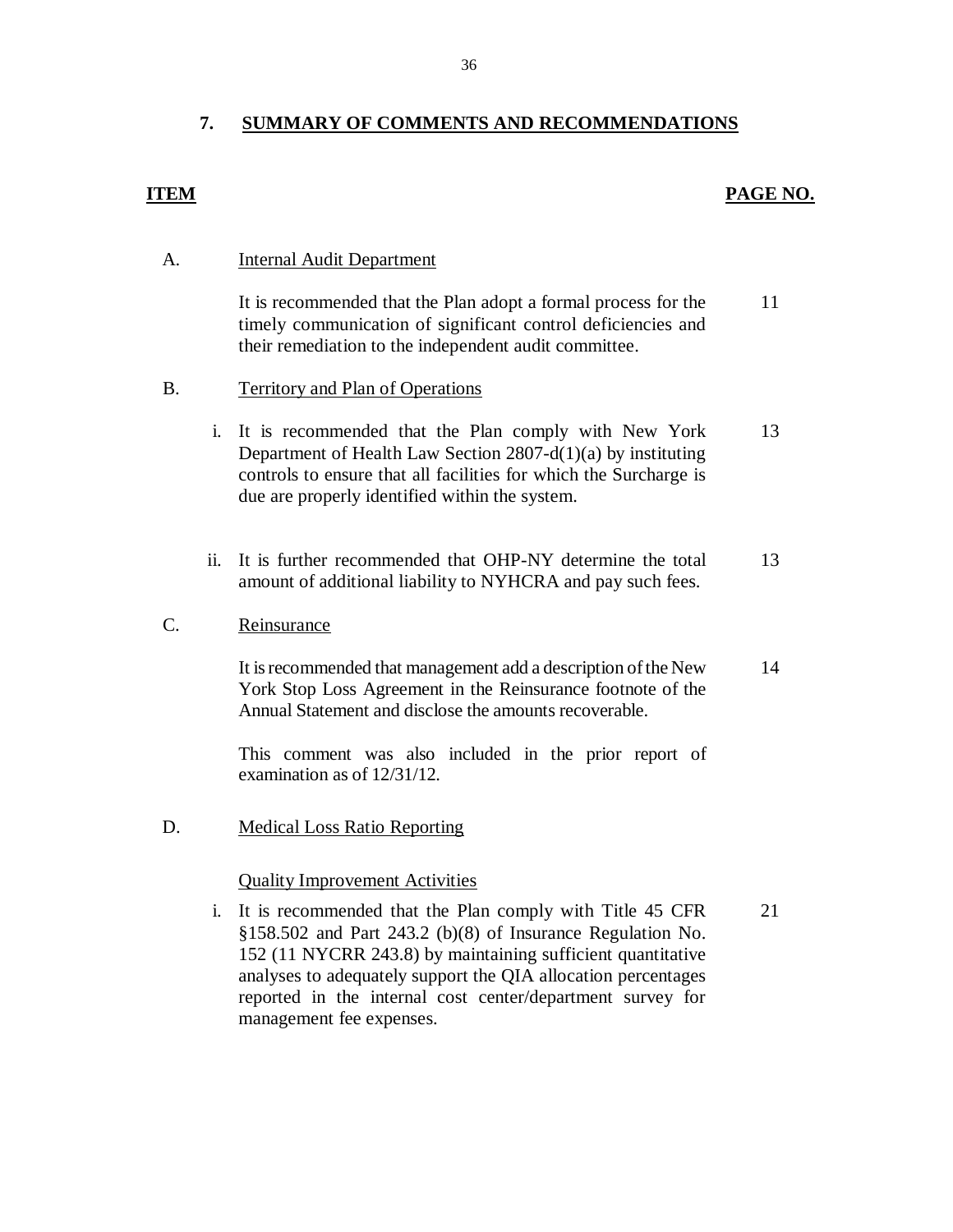- ii. It is recommended that the Plan only classify overhead expenses as QIA when such items are allowed pursuant to Federal Regulation 45 CFR §158.150 and the 2016 NAIC Annual Statement Instructions – Health. 22
- iii. It is recommended that the Plan exclude any non-commercial dedicated departments from the determination of the commercial management fee QIA blended rates. 22
- iv. It is recommended that the Plan develop and add a key control to adequately mitigate the risk that inaccurate external vendors survey results are loaded into the survey matrix. 23
- v. It is recommended that the Plan maintain adequate documentation that supports the operating effectiveness of key internal controls. 23
- vi. It is recommended that the Plan implement internal controls to ensure the use of proper contracted rates in the calculation and recording of the related external vendor expenses. Before a process is used other than the one noted in the contract, the Plan should obtain written documentation from the vendor with regards to the agreed upon process to be used. 23
- vii. It is recommended that the Plan treat direct and indirect external vendors consistently and obtain surveys for external vendors regardless of whether the expense is indirectly allocated as part of the management fee QIA process. Further, the external vendor survey results should be provided to the applicable departments for consideration in the determination of the department level management fee QIA percentage. 23
- viii. It is recommended that the Plan implement procedures to ensure it completes Part 6 of the MLR Annual Reporting Form in accordance with the MLR Annual Reporting Form Filing Instructions. 24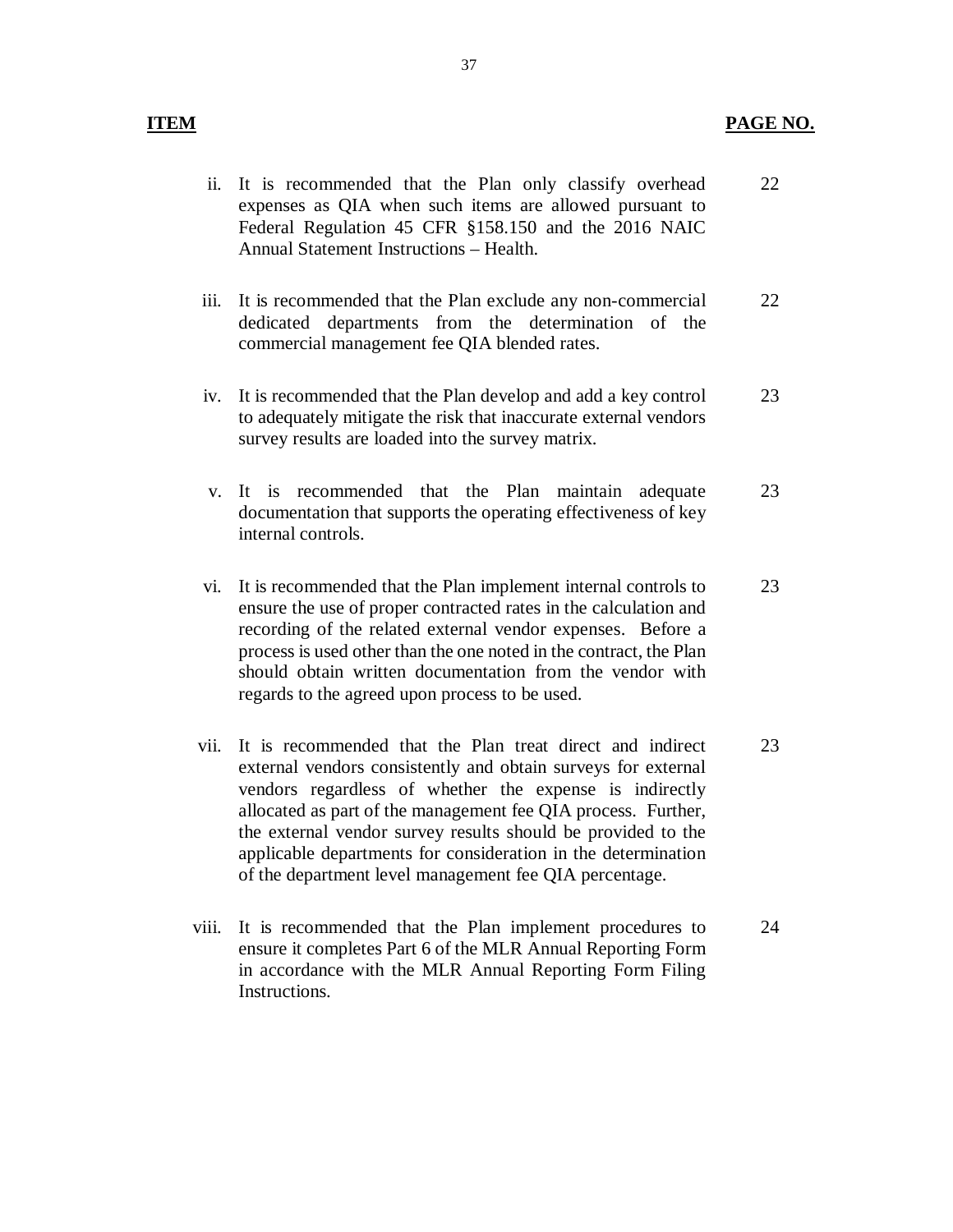- ix. It is recommended that the Plan comply with Title 45 CFR §158.502 and Part 243.2 (b)(8) of Insurance Regulation No. 152 (11 NYCRR 243.8) by implementing additional quantitative analyses to adequately support the QIA allocation percentage determination reported in the service matrix survey for its affiliate vendors. 24
- x. It is recommended that the Plan maintain adequate documentation that supports the operating effectiveness of key internal controls. 25
- xi. It is recommended that the Plan update its process documentation to accurately reflect the QIA process currently in place and include a detailed end to end walkthrough of the entire QIA process covering affiliated vendors, external vendors and management fees including, but not limited to, screenshots, examples and referencing amongst worksheets. 25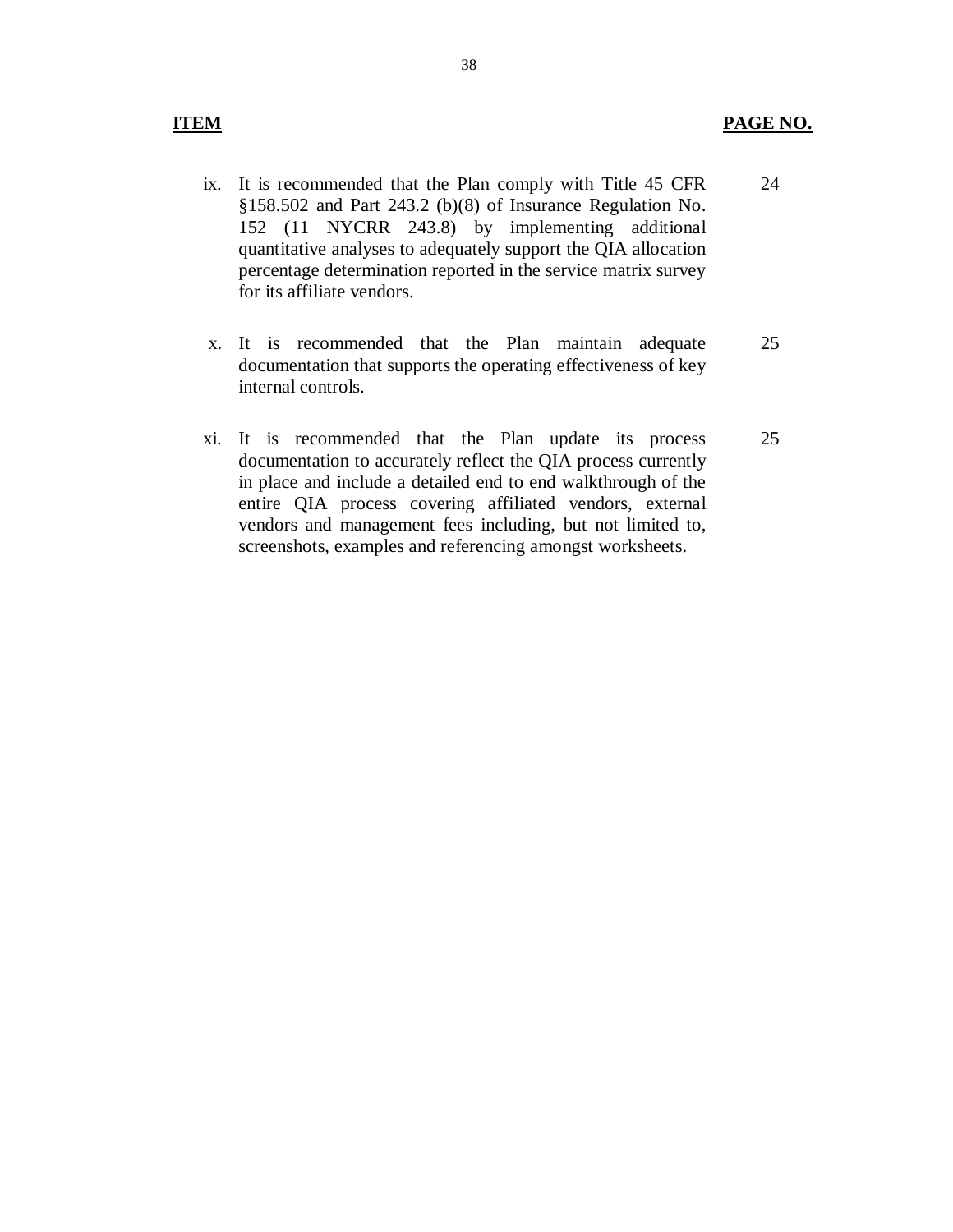Respectfully submitted,

\_\_\_\_\_\_\_\_\_\_\_\_\_\_\_\_\_\_\_\_\_\_\_\_

David Crandall

STATE OF NEW YORK ) COUNTY OF NEW YORK) )SS. )

David Crandall, being duly sworn deposes and says that the foregoing report submitted by him is true to the best of his knowledge and belief.

David Crandall

\_\_\_\_\_\_\_\_\_\_\_\_\_\_\_\_\_\_\_\_\_\_\_\_\_\_\_\_

Subscribed and sworn to before me

this  $\frac{\ }{\ }$  of  $\frac{\ }{\ }$  2018.